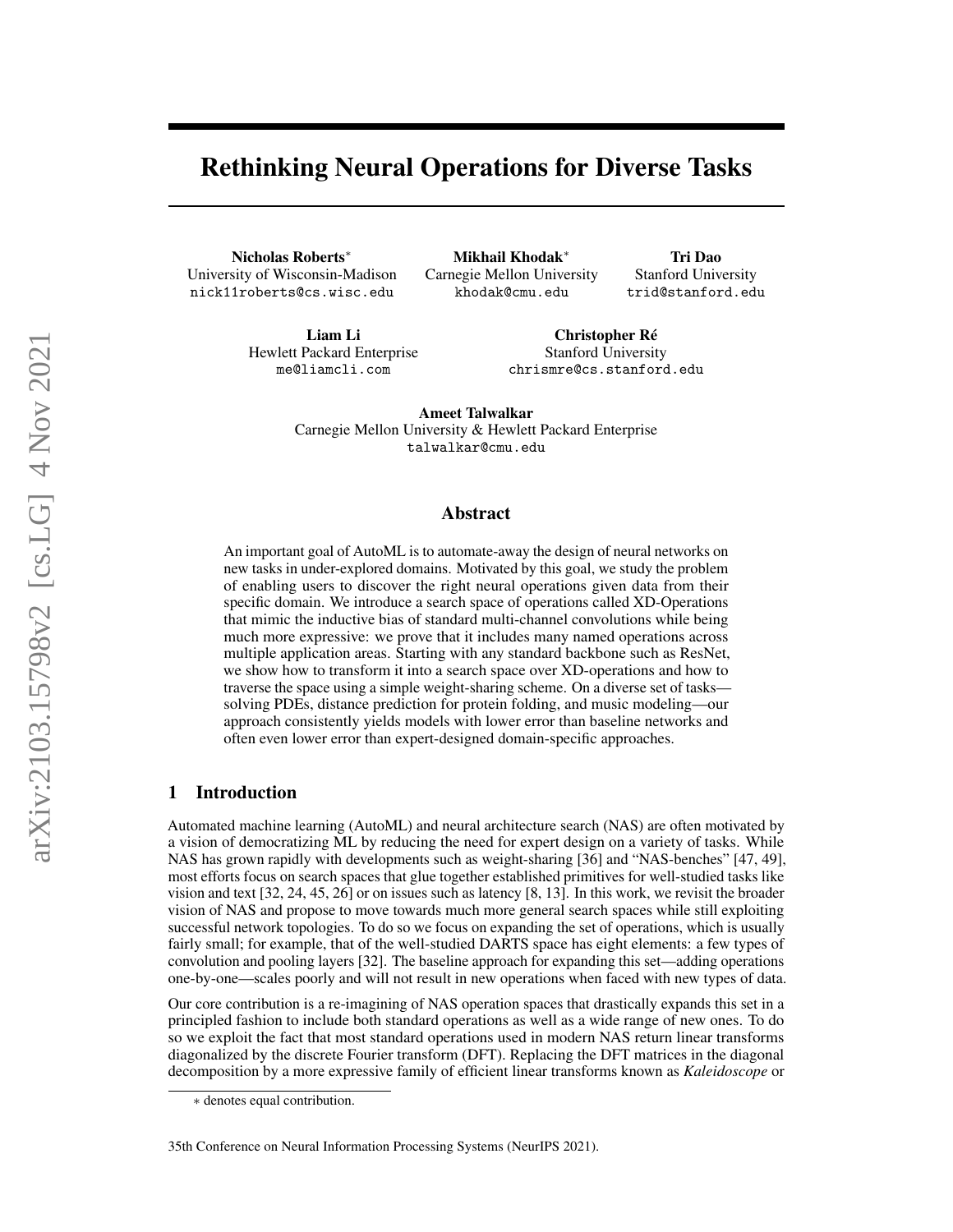

Figure 1: Diagram of our search space depicting a NAS method picking an operation for an edge in a backbone network (left). Instead of choosing from a discrete search space, we use a relaxation based on the convolution's diagonalization by the discrete Fourier transform in which the DFTs are replaced by K-matrices  $[10]$  K, L, and M (middle); these are the main architecture parameters of our new search space over Expressive Diagonalization (XD) operations. This space contains most operations considered in standard NAS and many other important operations in a variety of domains (right).

*K-matrices* [\[10\]](#page-10-1) yields the set of Expressive Diagonalization (XD) Operations, which comprise a large search space containing various types of grid-based convolutions and pooling, permutations, transposed convolutions, certain kinds of graph convolutions, the Fourier Neural Operator (FNO) [\[30\]](#page-12-2), and infinitely many more. This broad expressivity reflects the key insight of our work: that many of the most important neural operations in ML consist of multiple channels that apply weights w to inputs x by computing

$$
\mathbf{K} \operatorname{diag}(\mathbf{L} \mathbf{w}) \mathbf{M} \mathbf{x} \tag{1}
$$

where the matrices K, L, and M are *efficient* (to represent and apply) and shared across channels.

We leverage XD-operations to take critical steps towards a broader NAS that enables the discovery of good design patterns with limited human specification from data in under-explored domains. To do so we develop a simple procedure which transforms any backbone convolutional neural network (CNN) into an architecture search space by replacing its operations with XD-operations. This space is then searched using a simple weight-sharing algorithm that needs only a small amount of tuning to find effective operations. As a simple first demonstration, we show that XD-operations yield models that are 15% more accurate than standard discrete search spaces on *permuted* CIFAR-10, highlighting the fragility of standard NAS operation spaces on new datasets, and thus the need for XD-operations.

As our main evaluation, we demonstrate the effectiveness of XD-operations in a series of applications showing that, starting from vanilla CNNs, they consistently outperform custom-designed operations.

- Learning to solve partial differential equations (PDEs): when substituted into a simple CNN backbone, XD-operations outperform convolutions and the dense prediction NAS method Auto-DeepLab [\[31\]](#page-12-3), and even achieve lower error than custom-designed, state-of-the-art operations (FNOs [\[30\]](#page-12-2)) across three problems with different dimensionalities (Burgers' equation, Darcy Flow, and Navier-Stokes). Our method also maintains consistent performance across different resolutions, a major stated advantage of FNOs over previous methods.
- Protein folding: on the task of predicting residue distances in a polypeptide chain—a key component of the protein folding problem—we substitute XD-operations into vanilla ResNets and achieve lower error than cyclically-dilated ResNets adapted specifically for this setting [\[1\]](#page-10-2). Furthermore, our ResNet-34 XD outperforms the reported error of the much deeper Dilated ResNet-258.
- Music modeling: on two next-note prediction tasks, we show that substituting XD-operations into an undilated CNN outperforms temporal convolutional networks (TCNs)—exponentially-dilated 1d CNNs that themselves outperform standard convolutional and recurrent networks [\[5\]](#page-10-3).

Code to reproduce these results is available here: <https://github.com/nick11roberts/XD>. Software to apply XD-operations can be found here: <https://github.com/mkhodak/relax>.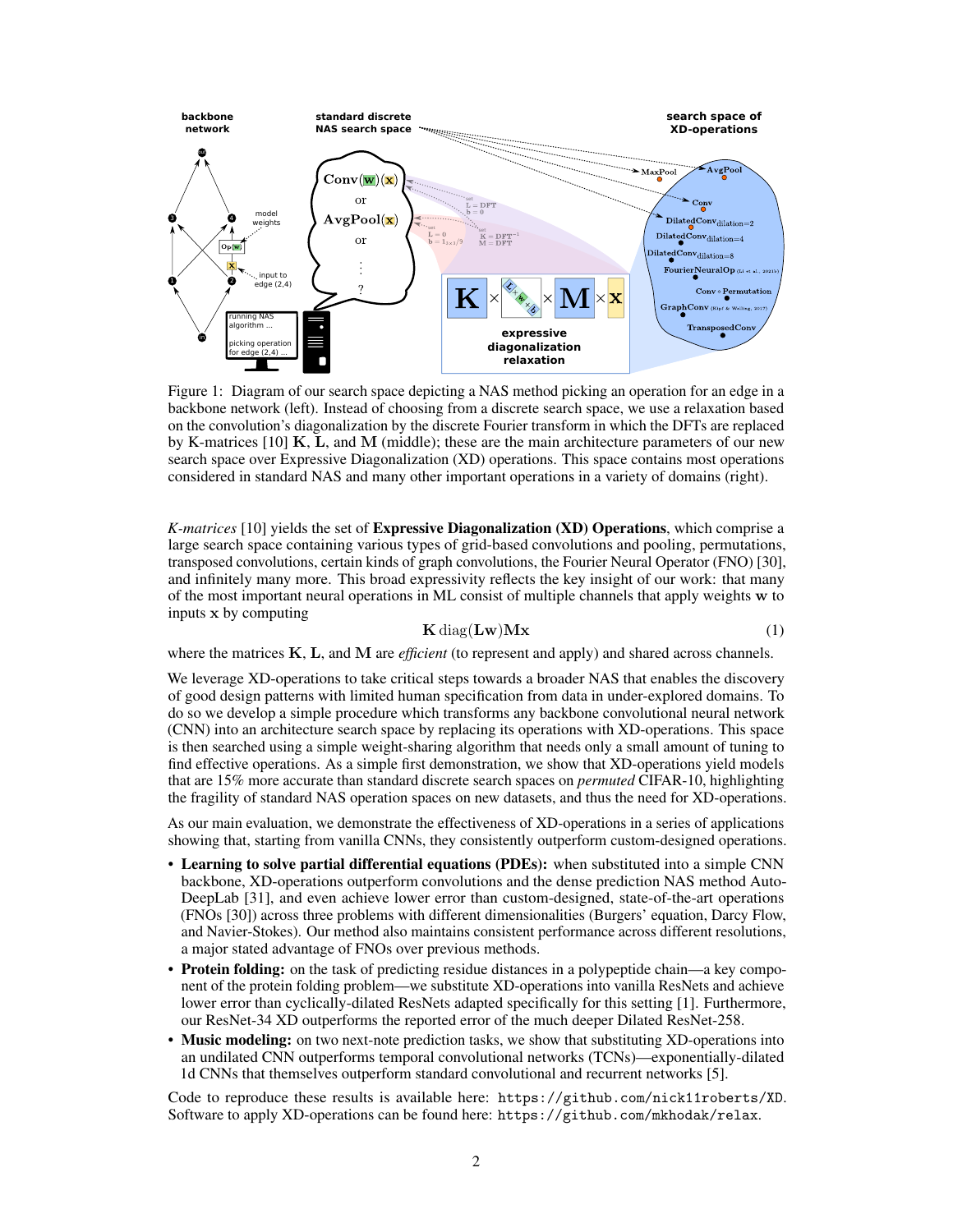**Related Work** AutoML is a well-studied area, with most work focusing on fairly small hyperparameter spaces [\[7,](#page-10-4) [25\]](#page-11-3) or on NAS [\[12\]](#page-11-4). Most NAS operation spaces only contain a few operations such as convolutions [\[32,](#page-12-1) [33,](#page-12-4) [49,](#page-13-1) [11\]](#page-11-5), which may not be useful for domains where CNNs are ineffective. Applications of NAS outside vision largely follow the same pattern of combining human-designed operations [\[35,](#page-12-5) [43\]](#page-13-3). On the other extreme, AutoML-Zero [\[37\]](#page-12-6) demonstrates the possibility of evolving all aspects of ML from scratch. We seek to establish a middle ground with large and domain-agnostic search spaces that still allow the use of well-tested methods, e.g. stochastic gradient descent (SGD).

Several papers have generalized the DFT to replace layers in deep nets [\[9,](#page-10-5) [3,](#page-10-6) [2,](#page-10-7) [10\]](#page-10-1) in order to speed up or add structure to models while *reducing* expressivity. In contrast, we can replace *convolutions* and other layers while *increasing* expressivity by extending their diagonalization via K-matrices. As discussed in Section [2,](#page-2-0) using K-matrices for this directly is inefficient for input dimension > 1.

### <span id="page-2-0"></span>2 The Expressive Diagonalization Relaxation

In this section we overview our main contribution: a large, general search space of neural operations. Formally, we view an architecture as a *parameterizable* object—a mapping from model weights to functions—described by a *labeled* directed acyclic graph (DAG)  $\mathcal{G}(V, E)$ . Each edge in E has the form  $(u, v, \textbf{Op})$ , where  $u, v \in V$  are nodes and  $\textbf{Op}$  is an operation that can be parameterized to define some transformation of the representation at node  $u$ ; node  $v$  aggregates the outputs of its incoming edges into a new representation. For example, the popular ResNet architecture [\[15\]](#page-11-6) has many nodes with two incoming edges, one labeled by the convolution operation Conv and one by the identity (skip-connect) Id, whose outputs it sums and passes to outgoing edges with the same labels. Each architecture has a source node taking in input data and an output node returning a prediction.

Neural architecture search is the problem of automatically selecting an operation for each edge of  $\mathcal G$  to optimize an objective.<sup>[1](#page-2-1)</sup> For each edge  $e \in E$  a NAS algorithm must pick one element of a *search space*  $\mathcal{S} = \{ \mathbf{Op}_a | a \in \mathcal{A} \}$  of operations specified by architecture parameters  $a \in \mathcal{A}$  to assign to  $e$ ; in past work,  $\hat{A}$  usually indexes a small set of operations. As an example, we will refer to a variant<sup>[2](#page-2-2)</sup>  $S_{discrete}$ of the DARTS search space with parameters  $A_{\text{discrete}} = \{1, \ldots, 8\}$  where each operation is one of  $\rm{Zero}, \rm{Id}, \rm{MaxPool}_{3\times3}, \rm{AvgPool}_{3\times3}, \rm{Conv}_{3\times3 \text{ or } 5\times5,} \rm{or \, DilatedConv}_{3\times3,2 \text{ or } 5\times5,2} \rm{[32].}$  $\rm{Zero}, \rm{Id}, \rm{MaxPool}_{3\times3}, \rm{AvgPool}_{3\times3}, \rm{Conv}_{3\times3 \text{ or } 5\times5,} \rm{or \, DilatedConv}_{3\times3,2 \text{ or } 5\times5,2} \rm{[32].}$  $\rm{Zero}, \rm{Id}, \rm{MaxPool}_{3\times3}, \rm{AvgPool}_{3\times3}, \rm{Conv}_{3\times3 \text{ or } 5\times5,} \rm{or \, DilatedConv}_{3\times3,2 \text{ or } 5\times5,2} \rm{[32].}$ 

Our main contribution is a novel family of operations that comprise a search space containing almost all these operations, in addition to many others that have been found useful on different types of data. The starting point of our construction of these XD-operations is the simple observation that all the operations  $Op \in \mathcal{S}_{discrete}$  listed above except  $MaxPool_{3\times 3}$  are *linear*, i.e. for any model weights w there exists a matrix  $A_w$  such that for all inputs x we have  $Op(w)(x) = A_w x$ . More specifically, all seven of them return convolutions: to see this note that Zero, Id, and  $AvgPool_{3\times3}$ each apply a convolution with filter  $0_{1\times1}$ ,  $1_{1\times1}$ , and  $1_{3\times3}/9$ , respectively. This means that most of the operations in the DARTS search space—which is representative of NAS operation spaces in computer vision—share the convolution's diagonalization by the discrete Fourier transform (DFT). Formally, if  $A_w \in \mathbb{R}^{n^2 \times n^2}$  is the matrix representing a 2d convolution with filter  $w \in \mathbb{R}^k$  of kernel size  $\mathbf{k} \in [n]^2$ , then for any 2d input  $\mathbf{x} \in \mathbb{R}^{n^2}$  we have

<span id="page-2-3"></span>
$$
Conv(w)(x) = A_w x = F^{-1} \operatorname{diag} (F \underline{w}) Fx
$$
 (2)

Here  $[n] = \{1, \ldots, n\}$ , diag(z) denotes the diagonal matrix with entries  $z, \underline{w} \in \mathbb{R}^{n^2}$  is an appropriate zero-padding of  $w \in \mathbb{R}^k$ , and  $F \in \mathbb{C}^{n^2 \times n^2}$  is the 2d DFT (a Kronecker product of two 1d DFTs).

This diagonalization explicates both the computational and representational efficiency of the DARTS operations, as the DFT and its inverse can be applied in time  $\mathcal{O}(n \log n)$  and stored with  $\mathcal{O}(n \log n)$ bits. It also suggests a natural way to dramatically expand the operation space while preserving these efficiencies: just replace matrices  $\mathbf{F}$  and  $\mathbf{F}^{-1}$  in [\(2\)](#page-2-3) by any one of a general family of efficient matrices. Doing so yields the single-channel version of our *expressive diagonalization* (XD) operations:

<span id="page-2-4"></span>
$$
\mathbf{XD}_{\alpha}^{1}(\mathbf{w})(\mathbf{x}) = \text{Real}(\mathbf{K} \text{ diag}(\mathbf{L}\underline{\mathbf{w}})\mathbf{M}\mathbf{x})
$$
\n(3)

Here architecture parameter  $\alpha = (\mathbf{K}, \mathbf{L}, \mathbf{M})$  sets the matrices replacing F and  $\mathbf{F}^{-1}$  in Equation [2.](#page-2-3)

<span id="page-2-1"></span><sup>&</sup>lt;sup>1</sup>It is often defined as selecting both operations and a graph topology [\[50\]](#page-13-4), but if the set of operations contains the zero-operation Zero then the former subsumes the latter.

<span id="page-2-2"></span> ${}^{2}$ For memory-efficiency, all convolutions in the original DARTS search space are separable [\[32\]](#page-12-1).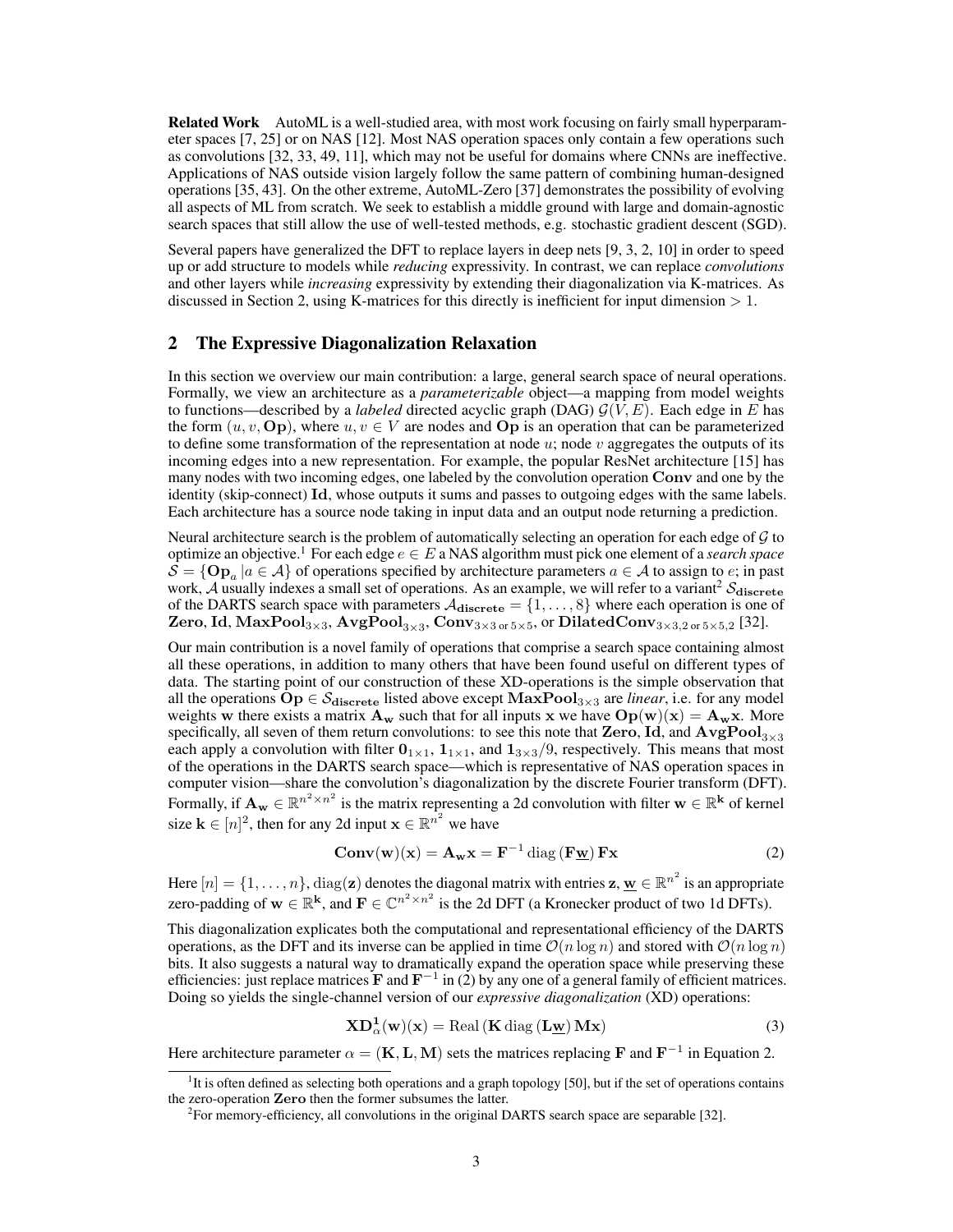The main remaining question is the family of efficient matrices to use, i.e. the domain of the architecture parameters K, L, and M. For this we turn to the Kaleidoscope matrices, or *K-matrices* [\[10\]](#page-10-1), which generalize F and  $F^{-1}$  to include all computationally efficient linear transforms with short description length, including important examples such as sparse matrices and permutations. To obtain this general family, K-matrices allow the DFT's butterfly factors—matrices whose products yield its efficient implementation—to take on different values. While a detailed construction of K-matrices can be found in the original paper, we need only the following useful properties: they are as (asymptotically) efficient to apply as DFTs, are differentiable and can thus be updated using gradient-based methods, and can be composed (made "deeper") to make more expressive K-matrices.

Specifying that K, L, and M in Equation [3](#page-2-4) are K-matrices largely completes our core contribution: a new search space  $S_{\text{XD}}$  of XD-operations with K-matrix architecture parameters. We give a full multi-channel formalization in  $N$  dimensions, as well as an overview of its expressivity, in Section [3.](#page-3-0) First, we note some key aspects of this new search space:

- Complexity:  $\text{XD}^1_{\alpha}(\text{w})$  requires three K-matrices and  $\mathcal{O}(1)$  filter weights to represent, i.e. description length  $\mathcal{O}(n \log n)$ ; this is larger than a regular convolution (which has no architecture parameters) but is not quadratic in the input size like a linear layer. Applying  $\bf{XD}^{1}_{\alpha}$  requires multiplication by three K-matrices, yielding a theoretical per-channel time complexity of  $\mathcal{O}(n \log n)$ , matching the efficiency of convolutions. However, as XD-operations strictly generalize convolutions they are more expensive to apply in-practice; we detail these costs both in the application sections and as appendix table, and we view improving upon them as an important future direction.
- Initialization: a crucial advantage of XD-operations is that we can initialize or *warm-start* search using operations with known constructions. In particular, since we can recover convolutions [\(2\)](#page-2-3) by setting architecture parameters  $K = F^{-1}$ ,  $L = F$ , and  $M = F$  in Equation [3,](#page-2-4) we can always start search with any CNN backbone. We use this extensively in experiments.
- K-matrices: as they contain all efficient linear transforms, K-matrices can represent all functions returned by XD-operations, including convolutions. However, for input dimension and filter size > 1 the only known way is to apply K-matrices directly to flattened inputs  $\mathbf{x} \in \mathbb{R}^{n^N}$ , yielding much worse description length  $\mathcal{O}(n^N \log n)$ . In contrast, as detailed in Section [3,](#page-3-0) our diagonalization approach uses Kronecker products to apply DFTs to each dimension separately, yielding description length  $\mathcal{O}(n \log n)$ . It is thus the first (and in some sense, "right") method to use such matrices to replace convolutions. Furthermore, diagonalization allows us to separate model weights w from architecture parameters  $\alpha$ , letting the former vary across channels while fixing the latter.

Finally, we address the fact that the architecture parameters of  $S_{\text{XD}}$  are continuous, not discrete, contrasting with much of the NAS literature. This can be viewed as a natural extension of the weight-sharing paradigm [\[36\]](#page-12-0), in which continuous relaxation enables updating architecture parameters with gradient methods. For example, many algorithms traverse the relaxed DARTS search space  $\tilde{S}_{\text{discrete}} = \left\{ \sum_{i=1}^{8} \lambda_i \mathbf{Op}_i | \lambda_i \ge 0, \sum_{i=1}^{8} \lambda_i = 1 \right\}$ , defined via DARTS operations  $\text{Op}_i \in \mathcal{S}_{\text{discrete}}$  and architecture parameters  $\lambda_i$  in the 8-simplex; most search spaces then require discretizing after search via a rounding procedure that maps from the simplex to  $A_{discrete}$ . Note that the fully continuous nature of XD-operations means that we will only evaluate the final network returned by search. In particular, while some weight-sharing papers also report the correlation between true architecture performance and that indicated by the shared weights [\[46\]](#page-13-5), there is no obvious way to define a ranking or sampling distribution over XD-operations in order to do so. This also means that our final architecture will not be more efficient than the supernet, unlike other weight-sharing methods that do discretize.

# <span id="page-3-0"></span>3 XD-Operations and Their Expressivity

Here we formalize XD-operations and show what operations they include. We first define operations:

<span id="page-3-1"></span>**Definition 3.1.** A **parameterizable operation** is a mapping  $\text{Op}: \mathcal{W} \rightarrow \mathcal{F}$  *from parameter space* W *to a space*  $\mathcal{F} = \{ \mathbf{Op}(\mathbf{w}) : \mathcal{X} \mapsto \mathcal{Y} | \mathbf{w} \in \mathcal{W} \}$  *of* parameterized functions *from input space*  $\mathcal{X}$  *to output space*  $Y$ *.* A **search space** *is a set of operations with the same*  $W$ *,*  $X$ *, and*  $Y$ *.* 

For example, if  $\mathcal{X} = \mathcal{Y} = \mathbb{R}^n$  and  $\mathcal{W} = \mathbb{R}^{n \times n}$  then each  $\mathbf{W} \in \mathcal{W}$  defines a parameterized linear layer that for each  $x \in \mathcal{X}$  returns  $\text{Lin}(W)(x) = Wx$ . Here Lin is the parameterizable operation and for each W the linear map  $\text{Lin}(W)$  is the parameterized function.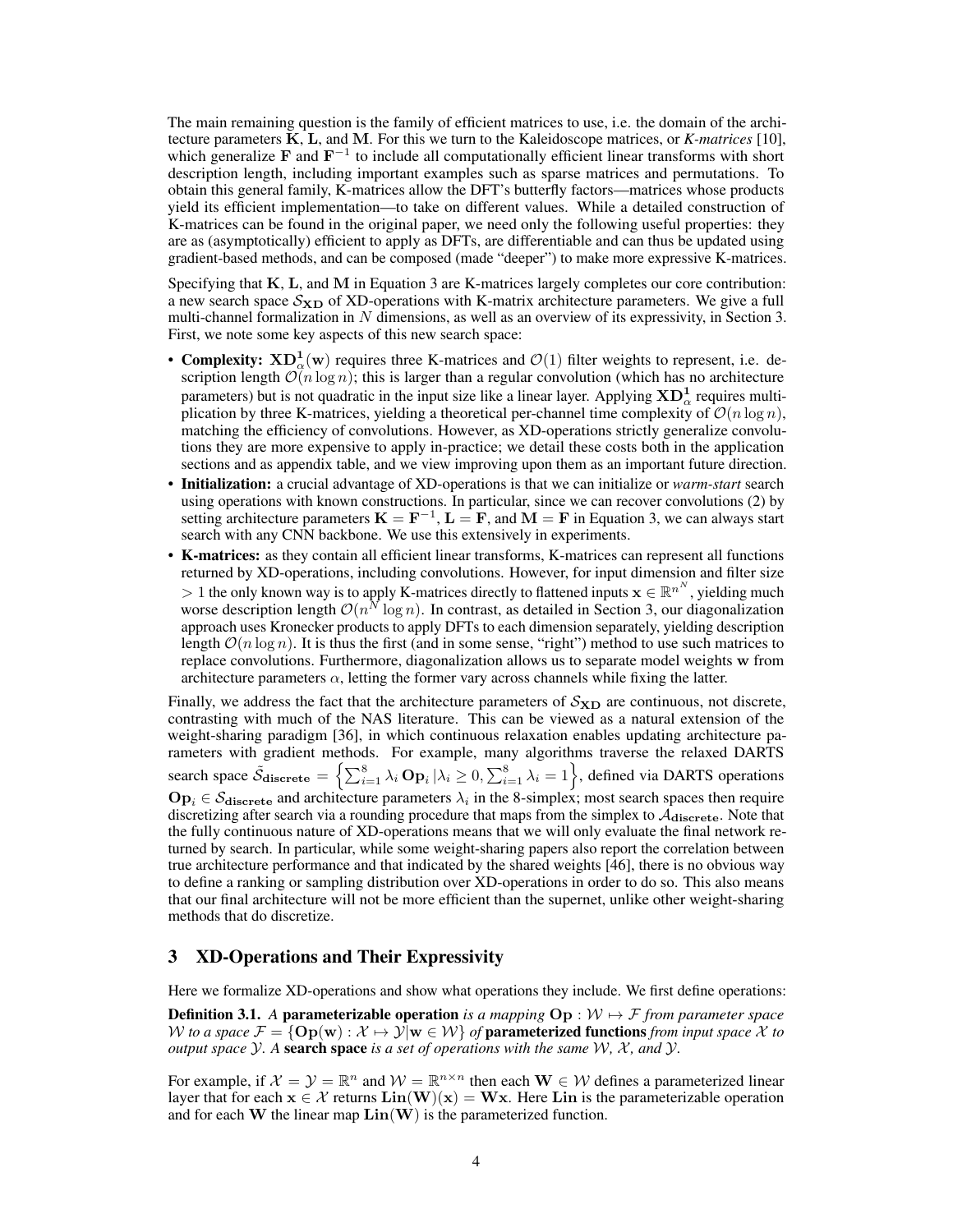From Definition [3.1,](#page-3-1) we say a search space can *express* a specific operation if it contains it. Crucially, the ability of a parameterizable operation  $\textbf{Op}_1$  to express a parameterized function  $\textbf{Op}_2(\textbf{w})$  output from another operation Op<sup>2</sup> given the right set of weights w does *not* imply that a search space containing  $Op_1$  can express  $Op_2$ . For example,  $Lin(I_n) = Id(W)$   $\forall$   $W \in \mathbb{R}^{n \times n}$  but  $Lin(W) \neq$  $Id(W) \nabla W \neq I_n$ , so a search space containing the linear operation Lin cannot express the skip-connection Id, despite the fact that Lin can be parameterized to compute the identity.

Formalizing Multi-Channel XD-Operations Recall the single-channel XD-operation  $\text{XD}^1_\alpha$  in Equation [3](#page-2-4) specified by three-matrix architecture parameter  $\alpha = (\mathbf{K}, \mathbf{L}, \mathbf{M})$ . For input dimension  $N \geq 1$ , every matrix  $\mathbf{B} \in \alpha$  is a Kronecker product of N K-matrices of depth  $\mathbf{d} \in \mathbb{Z}_+^3$ , i.e.  $\mathbf{B} \,=\, \bigotimes_{i=1}^N \mathbf{B}_i$  for K-matrices  $\mathbf{B}_i \,\in\, \mathbb{C}^{n\times n}$  of depth  $\mathbf{d}_{[1]},\ \mathbf{d}_{[2]},\ \text{or}\ \mathbf{d}_{[3]}$  for  $\mathbf{B} \,=\, \mathbf{K},\ \mathbf{L},\ \text{or}\ \mathbf{M},\,$ respectively.<sup>[3](#page-4-0)</sup> Roughly speaking,  $\mathbf{XD}_{\alpha}^1$  can return any linear operation that is diagonalized by Kmatrices and is thus efficient to compute and represent, e.g. any convolution (recall we recover the diagonalization of  $Conv(w)$  in Equation [2](#page-2-3) by setting K, L, and M appropriately in Equation [3\)](#page-2-4). However,  $\mathbf{XD}^\mathbf{1}_\alpha$  cannot represent efficient *parameter-free* operations such as skip-connections and average-pooling, both common in NAS. In particular, the only way to always ignore the model weights w is to set one of the K-matrices to zero, producing the zero-operation. We avoid this by adding a bias  $\mathbf{b} \in \mathbb{C}^{n^N}$  as an architecture parameter, yielding the *biased* single-channel XD-operation:<sup>[4](#page-4-1)</sup>

$$
\mathbf{XD}_{\alpha,\mathbf{b}}^{1}(\mathbf{w})(\mathbf{x}) = \text{Real}\left(\mathbf{K}\,\text{diag}(\mathbf{L}\underline{\mathbf{w}} + \mathbf{b})\mathbf{M}\underline{\mathbf{x}}\right) \tag{4}
$$

This lets us define skip-connections (set  $\mathbf{K} = \mathbf{M} = \mathbf{I}_{n^N}$ ,  $\mathbf{L} = \mathbf{0}_{n^N \times n^N}$ , and  $\mathbf{b} = \mathbf{1}_{n^N}$ ) and average-pooling (set  $\mathbf{K} = \mathbf{F}^{-1}$ ,  $\mathbf{L} = \mathbf{0}_{n^N \times n^N}$ ,  $\mathbf{M} = \mathbf{F}$ , and b to be  $\mathbf{F}$  multiplied by a pooling filter).

Lastly, we use  $\mathrm{XD}^1_{\alpha,\mathbf{b}}$  to construct multi-channel "layers" that pass multiple input features through multiple channels and re-combine them as multiple output features. This follows the primary way of using convolutions in deep nets. The key insight here is that we will share the same parameterizable operation (specified by  $\alpha$  and b) across all channels, just as in convolutional layers.

<span id="page-4-3"></span>**Definition 3.2.** *Let*  $a = (\alpha, \mathbf{b}, \mathbf{C})$  *be an architecture parameter containing a triple*  $\alpha = (\mathbf{K}, \mathbf{L}, \mathbf{M})$ of Kronecker products of  $N$  K-matrices with depths  $\mathbf{d}\in\mathbb{Z}_+^3$ , a bias  $\mathbf{b}\in\mathbb{C}^{n^N}$ , and channel gates  $C \in \mathbb{C}^{c \times c}$ .<sup>[5](#page-4-2)</sup> *Using* " $\bigoplus$ " to denote concatenation, the **XD-operation XD**<sub>a</sub> of depth **d** specified by a is a parameterizable operation on parameter space  $W = \mathbb{R}^{c \times c \times k}$  consisting of  $c^2$  filters of size  $\mathbf{k}\in[n]^N$  that outputs parameterized functions on  $\mathcal{X}=\mathbb{R}^{c\times m^N}$  for  $m\leq n$  mapping every  $\mathbf{x}\in\mathcal{X}$  to

$$
\mathbf{XD}_{a}(\mathbf{w})(\mathbf{x}) = \bigoplus_{i=1}^{c} \sum_{j=1}^{c} \mathbf{C}_{[i,j]} \mathbf{XD}_{\alpha, \mathbf{b}}^{1}(\mathbf{w}_{[i,j]})(\mathbf{x}_{[j]})
$$
(5)

The last architecture parameter C allows interpolation between all-to-all layers ( $C = 1_{c \times c}$ ), e.g. multi-channel convolutions, and layers where each channel is connected to one other channel  $(C = I_c)$ , e.g. skip-connections and average-pooling. We note that we use  $S_{\text{XD}}$  to describe the set of operations covered by Definition [3.2](#page-4-3) and conclude our construction by discussing two properties:

- Kernel size: the weight-space available to an XD-operation is  $\mathbb{R}^{c \times c \times n^N}$ ; however, since we will initialize search with existing CNNs, we will zero-pad to have the same weight-space  $\mathbb{R}^{c \times c \times k^N}$  as the convolutions with filter size  $k \leq n$  that they replace. This preserves the weight count but also means that if the backbone has  $3 \times 3$  filters our search space will *not* contain  $5 \times 5$  convolutions. Experimentally, we find that relaxing the constraint to allow this does not significantly affect results on image tasks, so we do not do so in subsequent applications to avoid increasing the weight count.
- Depth: an XD-operation's depth is a triple describing the depths of its K-matrices K, L, and M. Increasing it trades off efficiency for expressivity; for example, in the next section we describe operations that we can show are contained in  $S_{\text{XD}}$  if **L** or **M** have depth  $> 1$ . By default we will set the depth to be the minimum needed to initialize search with the backbone operation.

<span id="page-4-1"></span><span id="page-4-0"></span><sup>&</sup>lt;sup>3</sup>A depth-d K-matrix is a product of d depth-1 K-matrices.

<span id="page-4-2"></span> ${}^{4}$ Zero-padding  $x$  as well lets the input to be smaller than the output if needed, e.g. for transposed convolutions.  ${}^{5}$ For simplicity we formalize the case where all N dimensions have the same input size and there is an identical number  $c$  of input and output channels; both are straightforward to extend.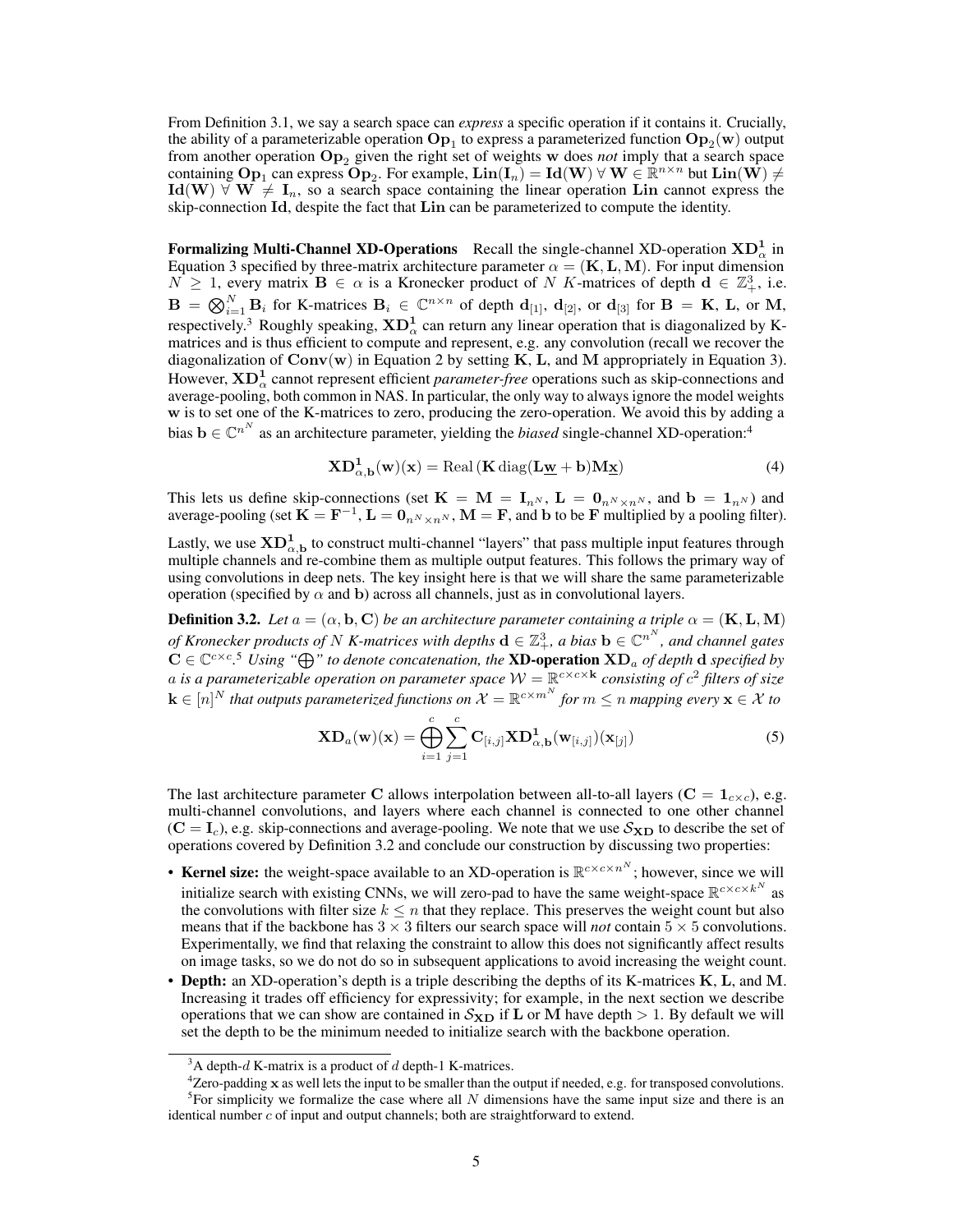**Expressivity of XD-Operations** For many papers that replace deep net layers with efficient linear transforms [\[34,](#page-12-7) [10\]](#page-10-1), the question of expressivity comes down to the transform capacity. For example, layers with a K-matrix in every channel can represent a different transform in each, thus allowing the output to be any combination of efficient linear operations. Our case is less straightforward since we care about expressivity of the search space, not of parameterized functions, and our approach is less-expressive *by design* as all channels share K-matrices K, L, and M. The latter can be thought of as a useful inductive bias on NAS: the set of XD-operations is still much broader than the set of convolutions, but the way in which model weights are applied is the same across all channels.

Expressivity results are a way to see if this bias is useful or constraining. Here we summarize some important operations that are 1d XD-operations; proofs can be found in the appendix and are straightforward to extend to multi-dimensional inputs. Formally, there exists  $\mathbf{d} \in \mathbb{Z}_+^3$  such that the set of XD-operations of depth d over weights  $W = \mathbb{R}^{c \times c \times k}$  and inputs  $\mathcal{X} = \mathbb{R}^m$  for  $m \le n$  contains

1. convolutions with filter size  $\leq k$ , dilation  $\leq \lfloor \frac{n-1}{k-1} \rfloor$ , stride  $\leq n-1$ , and arbitrary channel groups.

2. parameter-free operations **Id**, **Zero**, and  $\mathbf{AvgPool}_s$  for any kernel size  $s \leq n$ .

3. composing 1 or 2 with multiplication of all input or output channels by a bounded-depth K-matrix.

Note this does not account for *all* important XD-operations, e.g. we show in the appendix that they also express Fourier Neural Operators [\[30\]](#page-12-2) with  $\leq \lfloor k/2 \rfloor$  modes and any transposed convolutions whose stride equals the dilated kernel size.<sup>[6](#page-5-0)</sup> Still, the first two items account for non-separable variants of most operations considered in past NAS work in computer vision, excluding the nonlinear MaxPool [\[47,](#page-13-0) [11\]](#page-11-5). Note depthwise-separable convolutions *are* contained in the set of compositions of XD-operations. The third item implies that XD-operations can express the basic and diffusion graph convolutions over fixed graphs [\[21,](#page-11-7) [27\]](#page-12-8): both are point-wise convolutions composed with sparse multiplication by a modified adjacency matrix, which K-matrices can represent efficiently.

As a concrete example, consider dilated convolutions, which for  $k > 1$  and dilation factor  $d \ge 1$ apply filters of effective size  $(k - 1)d + 1$  with nonzero entries separated by  $d - 1$  zeros. One could hope to express the application of DilatedConv<sub>k,d</sub> to an input  $\mathbf{x} \in \mathbb{R}^n$  in the single-channel setting as  $\mathbf{F}^{-1} \text{diag}(\mathbf{F} \text{diag}(\mathbf{p}_{k,d})\underline{\mathbf{w}})\mathbf{F}\mathbf{x}$ , where  $\mathbf{p}_{k,d} \in \{0,1\}^n$  zeroes out appropriate entries of  $\underline{\mathbf{w}}$ , but this requires filter size  $(k - 1)d + 1 > k$ , increasing the number of weights. Instead, we can use a permutation  $\mathbf{P}_{k,d} \in \{0,1\}^{n \times n}$  before the DFT to place the k entries of  $\mathbf{\underline{w}}$  into dilated positions:

$$
\textbf{DilatedConv}_{k,d}(\mathbf{w})(\mathbf{x}) = \mathbf{F}^{-1} \text{diag}(\mathbf{F} \mathbf{P}_{k,d} \mathbf{\underline{w}}) \mathbf{F} \mathbf{x}
$$
 (6)

As permutations are depth-2 K-matrices [\[10\]](#page-10-1), we can express  $DilatedConv_{k,d}$  with an XDoperation of depth  $(1,3,1)$ , with  $\mathbf{K} = \mathbf{F}^{-1}$ ,  $\mathbf{L} = \mathbf{F} \mathbf{P}_{k,d}$ , and  $\mathbf{M} = \mathbf{F}$ .

# <span id="page-5-1"></span>4 Finding and Evaluating XD-Operations

This section outlines a simple procedure that we use to evaluate XD-operations. Recall that NAS methods specify architectures by assigning operations to each edge  $(u, v, \text{Op})$  of a computational graph. We aim to simultaneously find good operations and model weights, a goal distinct from the classic *two-stage* NAS formulation, which finds assignments in an initial search phase before training the resulting architecture from scratch [\[47\]](#page-13-0). However, the use of weight-sharing [\[36\]](#page-12-0) extends NAS to *one-shot* objectives where weights and architectures are jointly optimized. Under weight-sharing, architecture parameters become weights in a larger "supernet," extending the hypothesis class [\[26\]](#page-11-1).

To assess XD-operations directly we assume the user provides a starter network with existing edge labels  $\text{Op}_{u,v}$  as a backbone. We transform this into a weight-sharing supernet by reparameterizing each operation  $\text{Op}_{u,v}$  as an XD-operation  $\text{XD}_{a_{u,v}}$  with architecture parameter  $a_{u,v}$ . Then we simultaneously train both  $a_{u,v}$  and the model weights  $\mathbf{w}_{u,v}$  associated with each edge as follows:

- Architecture parameters  $a_{u,v}$  are initialized using the original operation used by the CNN backbone by setting  $\mathbf{Op}_{u,v} = \mathbf{XD}_{a_{u,v}}$ ;  $a_{u,v}$  is then updated via SGD or Adam [\[20\]](#page-11-8). We tune step-size, momentum, and the number of "warmup" epochs: initial epochs during which only model weights  $w_{u,v}$  are updated. This can be viewed as a specialized step-size schedule.
- Model weights  $w_{u,v}$  are initialized and updated using the routine provided with the backbone.

<span id="page-5-0"></span><sup>6</sup>This restriction still includes transposed convolutions used in well-known architectures such as U-Net [\[38\]](#page-12-9).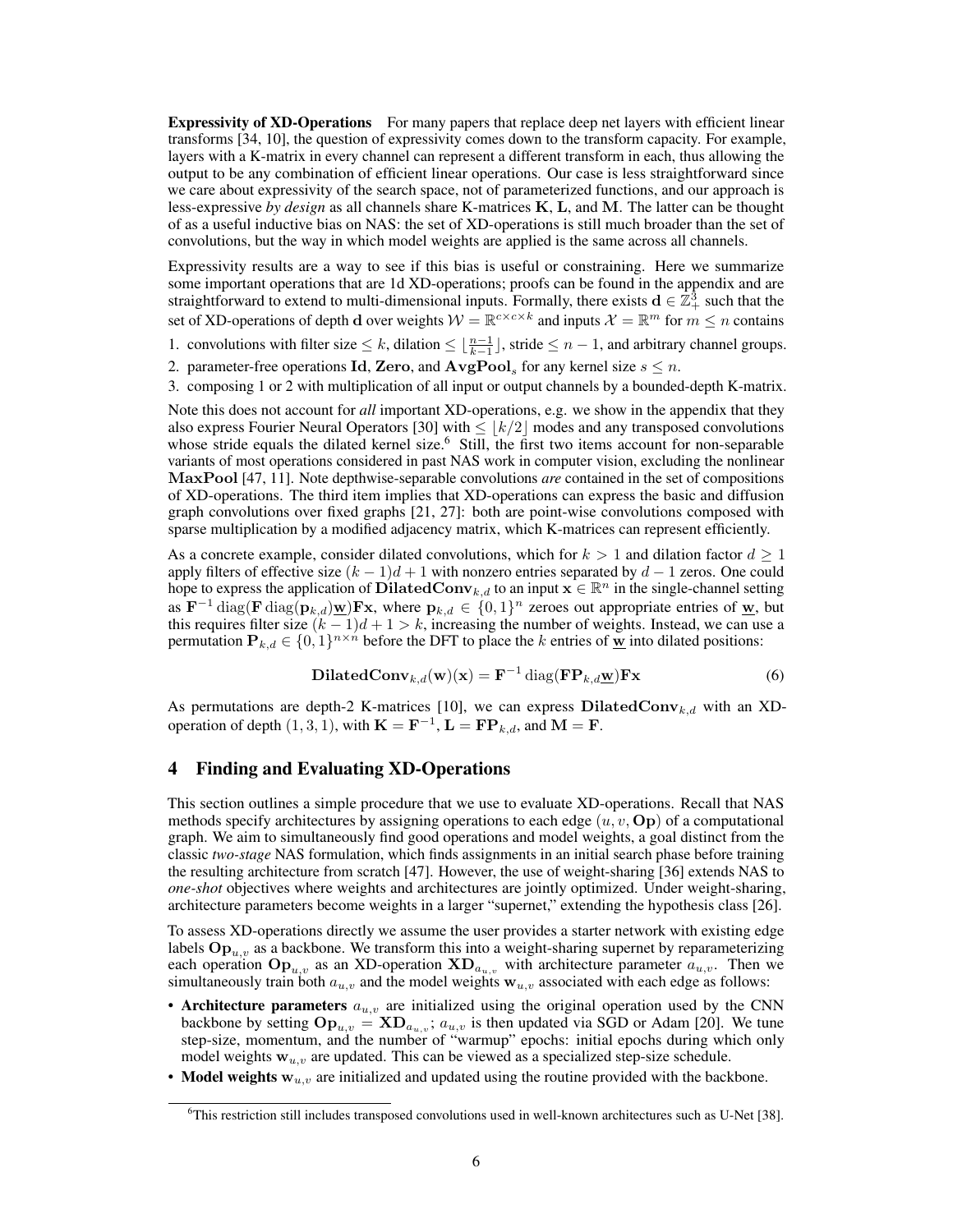<span id="page-6-3"></span><span id="page-6-1"></span>Table 1: Search space comparison on CIFAR-10. Validation accuracies are averages of three trials. While we use small CNNs for exploration, XD-operations can also be used with high-performance backbones to obtain  $> 95\%$ accuracy (c.f. the appendix).

| <b>Backbone</b>                   | CIFAR-10       | Permuted       | Cost                |
|-----------------------------------|----------------|----------------|---------------------|
| search space                      |                | $CIFAR-10*$    | $(hours^{\dagger})$ |
| <b>LeNet</b>                      | $75.5 \pm 0.1$ | $43.7 \pm 0.5$ | 0.3                 |
| $\ddot{\mathcal{S}}_{discrete}$   | $75.6 \pm 3.4$ | $47.7 \pm 1.0$ | 1.0                 |
| $S_{\rm{XD}}$                     | $77.7 \pm 0.7$ | $63.0 \pm 1.0$ | 0.9                 |
| ResNet-20                         | $91.7 \pm 0.2$ | $58.6 \pm 0.7$ | 0.6                 |
| $\mathcal{S}_{discrete}$          | $92.7 \pm 0.2$ | $58.0 \pm 1.0$ | 5.3                 |
| $\mathcal{S}\mathbf{x}\mathbf{n}$ | $92.4 + 0.2$   | $73.5 \pm 1.6$ | 5.6                 |



Figure 2: On permuted images, where convolutions are not the "right" operation, we find XD-operations that are farther away from the operations of the initial CNN backbone.

No data augmentation used in the permuted case.

This approach allows us to use established topologies and optimizers while searching for new operations, thus aligning with the goal for Sections [5,](#page-7-0) [6,](#page-8-0) and [7:](#page-9-0) to improve upon the CNN backbones that practitioners often use as a first attempt. As a simple example, we start by applying the procedure to image classification. Since this is not the main objective of our work, we treat it as a warmup and consider two datasets: CIFAR-10 and a variant where the images' rows and columns are permuted. On CIFAR-10 we do *not* expect to see much improvement from XD-operations over the CNN backbone used to initialize search, as convolutions are already the "right" operation for images. On the other hand, the "right" operation on permuted data, at least in layer one, is an inverse permutation followed by convolution; as this is an  $XD$ -operation<sup>[7](#page-6-0)</sup>, here we do hope to see improvement.

Using LeNet [\[23\]](#page-11-9) and ResNet-20 [\[15\]](#page-11-6) as backbones, we compare applying our algorithm to XDoperations with two baselines: (1) using just the backbone CNN and (2) applying a similar method to the relaxed set  $\tilde{S}_{discrete}$  of DARTS operations from Section [2.](#page-2-0) To optimize over  $\tilde{S}_{discrete}$  we take an approach similar to DARTS: parameterize the simplex using a softmax and apply Adam. We experiment with both a uniform initialization and one biased towards the backbone's operation. While both  $S_{\text{XD}}$  and  $S_{\text{discrete}}$  contain LeNet's  $\text{Conv}_{5\times 5}$  and ResNet's  $\text{Conv}_{3\times 3}$  and Id, for LeNet's MaxPool<sub>3 $\times$ 3</sub> layer we initialize with the closest operation. For direct comparison, both search spaces employ weights with maximum filter size  $5 \times 5$  and for both we evaluate the shared weights rather than retraining, which we find hurts  $\tilde{S}_{discrete}$ . We set the XD-operations' depth to  $d = 3_3$  to express the dilated convolutions in  $S_{discrete}$  and convolutions composed with permutations.

In Table [1,](#page-6-1) we see that while both the relaxed discrete NAS operations and XD-operations perform comparably on regular images, XD-operations achieve around 15% better accuracy with both back-bones when the images are permuted.<sup>[8](#page-6-2)</sup> Note that even networks obtained by running state-of-the-art NAS procedures such as GAEA PC-DARTS [\[26\]](#page-11-1) and DenseNAS [\[13\]](#page-11-2) on permuted CIFAR-10 achieve only 66.3% and 61.6% accuracy, respectively, despite using millions more parameters than ResNet-20. While it is not straightforward to understand the recovered XD-operations that perform so well, we can use the relative Euclidean distance of their architecture parameters from initialization as a proxy for novelty; in Figure [2](#page-6-3) we see that on regular images our procedure finds operations that are quite similar to convolutions, but on permuted data they are much further away. These results show that to enable NAS on diverse data, we will need a search space that contains truly novel operations, not just combinations of existing ones. In the remainder of the paper, we study more diverse and realistic tasks that show further evidence that  $S_{\text{XD}}$  is a strong candidate for this.

<span id="page-6-2"></span><span id="page-6-0"></span>Recall  $S_{\text{XD}}$  includes compositions of convolutions with multiplication by a K-matrix, e.g. a permutation. <sup>8</sup>Full accuracy can be recovered via an auxiliary loss encouraging permutation-like K-matrices [\[10\]](#page-10-1).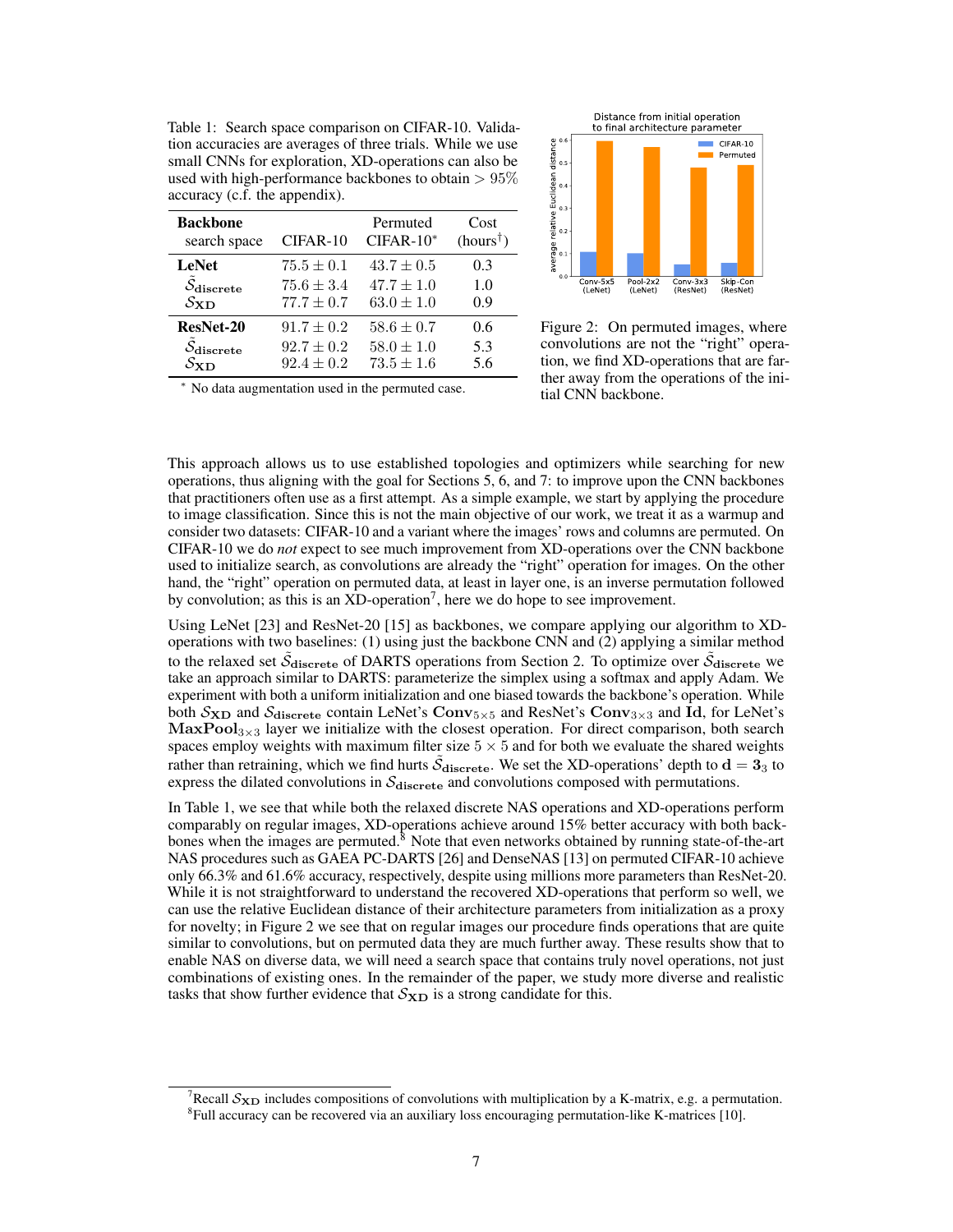<span id="page-7-1"></span>

Figure 3: Relative error on Burgers' equation (left) and Darcy Flow (right) across different resolutions.

# <span id="page-7-0"></span>5 Application: Learning to Solve Partial Differential Equations

As our first non-vision application, we consider the task of solving PDEs, an important application area of ML in the natural sciences [\[28,](#page-12-10) [29,](#page-12-11) [41\]](#page-12-12). In our setup, data generated by classical PDE solvers is used to learn functions from some initial condition or setting to the corresponding PDE solution, with the goal of replacing the solver by a deep net forward pass; the latter can be orders of magnitude faster. A recent state-of-the-art approach for this introduces Fourier Neural Operators [\[30\]](#page-12-2), operations that significantly improve upon previous neural approaches across three different PDE settings. To evaluate the ability of XD-operations to compete with such custom-designed operations starting from simple CNN backbones, we will investigate the same three PDEs that they study: Burgers' equation, Darcy Flow, and the 2d Navier-Stokes equations, which involve 1d, 2d, and 3d data, respectively. The first two are studied across multiple resolutions, while the last one is studied at different viscosities.

As before, we start with a simple CNN backbone—the type a scientist might use in a first attempt at a solution—and replace all convolutions by XD-operations. We initially hope to do better than this backbone, but ambitiously also hope to compete with the custom-designed FNO. The specific CNN we use is simply the FNO architecture of the appropriate dimension  $N$  but with all  $N$ -dimensional FNOs replaced by N-dimensional convolutions; this performs similarly to their CNN baselines [\[30\]](#page-12-2). In all cases we compare mainly to the CNN backbone and our reproduction of the FNO results, as the latter exceeds all other neural methods; a complete results table is provided in the appendix. Our reproduction of FNO is slightly worse than their reported numbers for Burgers' equation and slightly better in the other two settings. Note that on the Navier-Stokes equations we only compare to the 3d FNO on the two settings in which we were able to reproduce their approach; moreover, we do *not* compare to their use of a 2d FNO plus a recurrent net in time, but in-principle XD-operations can also be substituted there. In the 2d Darcy Flow case we also include comparisons to DARTS operations in the simple CNN backbone, as in Section [4,](#page-5-1) and to Auto-DeepLab (AutoDL) [\[31\]](#page-12-3), a well-known NAS method for dense prediction. For evaluating XD-operations we again follow the procedure in Section [4,](#page-5-1) in which we tune only the architecture optimizer; notably, we do this only at the lowest resolutions. At all dimensions we use XD-operations of depth  $d = 1<sub>3</sub>$ ; in addition, in dimensions  $N > 1$  we fix the architecture biases b and channel gates C to 0 and 1, respectively, to conserve memory at higher resolutions. At lower ones we find that the performance difference is negligible.

We report our results for the Burger's equation and Darcy Flow in Figure [3;](#page-7-1) for 2d Navier-Stokes the results are in Table [2.](#page-8-1) In all cases we dramatically outperform the CNN backbone used to initialize XD-operations; furthermore, we also achieve better error than FNO, despite it being custom-made for this problem. In particular, we find that XD-operations have higher *training error* but generalize better (c.f. the appendix). Figure [3](#page-7-1) also shows that XD-operations perform consistently well across resolutions, a major advantage of FNOs over previous methods, whose performance was tightly coupled to the discretization [\[30\]](#page-12-2). Notably, CNN performance worsens with higher resolution, unlike that of XD and FNO. Finally, we also substantially outperform DARTS operations and AutoDL in 2d, although the latter is at least consistent across resolutions. These results provide strong evidence that XD-operations are a useful search space for discovering neural operations, even in domains where the convolutions used to initialize them perform much worse than state-of-the-art. Note that these results do come at a cost of slower training and inference: XD-operations are roughly an order of magnitude slower than FNOs, despite having fewer parameters in 2d and 3d. This still yields solvers one-to-two orders of magnitude faster than classical solvers, maintaining usefulness for the problem.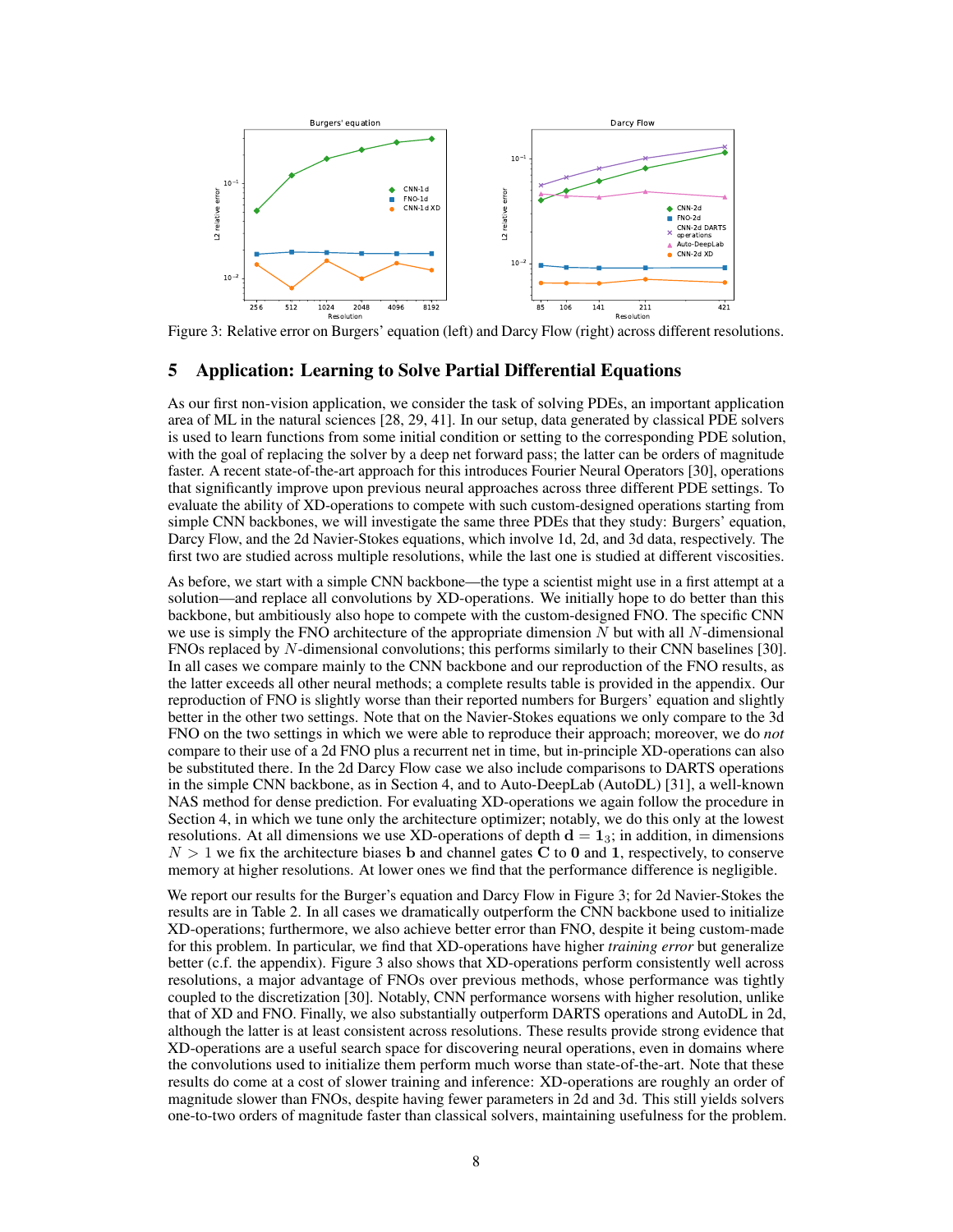|                       | $\nu = 10^{-4}, T = 30$ | $\nu = 10^{-5}, T = 20$ |
|-----------------------|-------------------------|-------------------------|
| CNN-3d (our baseline) | 0.325                   | 0.278                   |
| FNO-3d (reproduced)   | 0.182                   | 0.177                   |
| $CNN-3d XD (ours)$    | 0.172                   | 0.168                   |

<span id="page-8-1"></span>Table 2: Relative test error on the 2d Navier-Stokes equations at different settings of the viscosity  $\nu$  and time steps T. Best results in each setting are **bolded**.

<span id="page-8-2"></span>

Figure 4: ResNet XD outperforms both baseline and dilated ResNets on PSICOV. At the highest depth we test we also outperform the reported  $MAE_8$  of the much deeper Dilated ResNet-258 [\[1\]](#page-10-2).

# <span id="page-8-0"></span>6 Application: Real-Valued Distance Prediction for Protein Folding

As a second scientific application, we consider the task of inferring the 3d "folded" structure of a polypeptide chain, which yields important insights into the function of the resulting protein [\[18\]](#page-11-10). This problem is a high-priority challenge in biology and has recently seen significant ML-driven advances from deep learning methods such as AlphaFold [\[40,](#page-12-13) [19\]](#page-11-11) and PDNET [\[1\]](#page-10-2). These typically involve training a network to predict pairwise physical distances between residues in the chain. We work with the PDNET benchmark, which consists of a training set of 3,356 proteins, a validation set of 100 of proteins, and the PSICOV [\[18\]](#page-11-10) test set of 150 proteins. PDNET is designed to be more accessible than datasets used by large-scale methods such as AlphaFold, which are not always publicly available and/or require massive compute [\[40,](#page-12-13) [19\]](#page-11-11). We follow the PDNET training procedure [\[1\]](#page-10-2) and evaluate test set performance using their  $MAE_8$  metric for assessing long-range distances.

As before we start with simple CNN backbones—in this case ResNets. We choose this to compare most directly to the custom-designed architecture used by PDNET, consisting of a Dilated ResNet characterized by its use of a cyclically increasing dilation rate across ResNet blocks [\[1\]](#page-10-2). At a sufficient depth, the Dilated ResNet is shown to outperform a standard pre-activation ResNet adapted to this task [\[1\]](#page-10-2). Our goal will be to see whether we can start with the vanilla ResNet and use XD to outperform both it and the specialized Dilated ResNet. We also aim to outperform the DARTS operations baseline from the previous two sections as well as the AutoDL NAS approach for dense prediction. We use XD-operations of depth  $d = 1<sub>3</sub>$  and fix the architecture biases and channel gates as before to conserve memory. We evaluate architectures of different depths—4, 6, 10, 18, and 34—by varying the number of ResNet blocks used in the backbone architecture and baseline.

We report the results as averages across three trials for each depth in Figure [4.](#page-8-2) Notably, while Dilated ResNet slightly outperforms ResNet, ResNet XD outperforms both dilated and standard ResNets at all depths. This provides further evidence that XD-operations can outperform specialized operations for diverse domains, even when initialized naively as standard convolutions. XD also outperforms AutoDL, which does poorly, and DARTS operations, except at the two smaller depths where performance is similar. Moreover, our ResNet-34 XD's MAE<sub>8</sub> of 4.0 also improves upon PDNET's reported MAE<sub>8</sub> of 4.1 attained by the much deeper Dilated ResNet-258 [\[1\]](#page-10-2); however, in our reproduction Dilated ResNet-258 achieved an  $MAE_8$  of 3.5. Given the trend in Figure [4,](#page-8-2) where XD-operations consistently improve the backbone architecture of the same depth, we conjecture that ResNet-258 XD could further improve upon this result. We leave scaling XD-operations to such deeper networks to future work.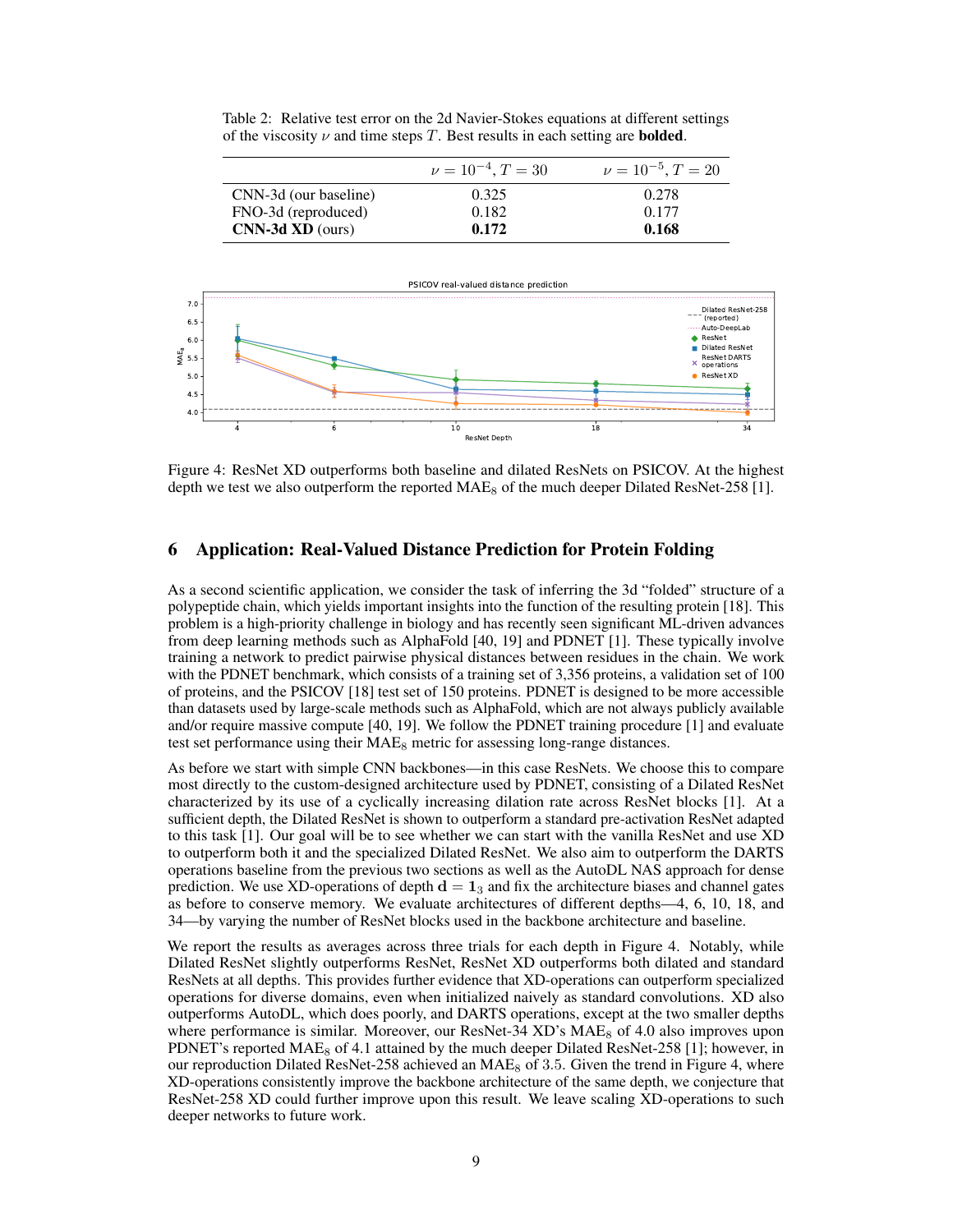| Method (source)                                                                    | <b>JSB</b> Chorales                                 | Nottingham                                            |
|------------------------------------------------------------------------------------|-----------------------------------------------------|-------------------------------------------------------|
| Best recurrent [5]<br><b>TCN [5]</b>                                               | 8.43<br>8.10                                        | 3.29<br>3.07                                          |
| Transformer [44]<br>R-Transformer [44]                                             |                                                     | 3.34<br>2.37                                          |
| Undilated TCN (our baseline)<br>TCN (reproduced)<br><b>Undilated TCN XD (ours)</b> | $8.16 \pm 0.04$<br>$8.17 \pm 0.01$<br>$8.07\pm0.01$ | $3.23 \pm 0.02$<br>$2.97 \pm 0.01$<br>$2.84 \pm 0.02$ |

<span id="page-9-1"></span>Table 3: XD-operations compared to recent results in music modeling. We report average loss across three trials. The best result on each task is bolded.

# <span id="page-9-0"></span>7 Application: Music Modeling

Our final application is to music modeling, i.e. learning to predict the next note from sheet music [\[4\]](#page-10-8). The dominant approaches for such tasks are recurrent nets [\[16\]](#page-11-12) and Transformers [\[42\]](#page-12-14), but recent work has shown that specially-designed convolutional models can also be made competitive at similar model sizes [\[5,](#page-10-3) [6\]](#page-10-9). We will consider the temporal convolutional network (TCN) [\[5\]](#page-10-3), which improves upon a regular CNN by having the dilation factor grow exponentially across layers. The tasks we study are on the JSB Chorales and Nottingham corpora, used in the original evaluation of TCNs [\[5\]](#page-10-3). As the baseline we take the TCN and set all dilation factors to one (undilated); our goal will be to start with this undilated network and match or outperform the custom dilation design of the TCN.

The results presented in Table [3](#page-9-1) show that we achieve this goal, as we outperform both the undilated baseline and the TCN on both tasks. While the simple undilated backbone that we initialize with turns out to already match the TCN on JSB Chorales, on Nottingham our approach demonstrates that XD-operations can be used to outperform hand-designed architectures starting from vanilla CNNs.<sup>[9](#page-9-2)</sup> Where possible we also compare to other known results; XD-operations outperforms all of these except the R-Transformer [\[44\]](#page-13-6), a model combining recurrent nets and self-attention, on Nottingham.

Together with our results on PDEs and proteins, our study of music modeling provides further evidence that XD-operations can effectively find good operations using standard backbones on diverse tasks. One notable difficulty here is causality enforcement: making sure the input data does not contain the target when predicting the next entry. While TCNs can efficiently do so via temporal shifts, we do it in a brute-force manner by treating sequences of length n as  $n - 1$  data-points with masked targets. This is expensive and thus limits our evaluation to small music tasks. A fruitful direction for future work is thus to examine whether it is possibly to directly enforce causality in XDoperations, e.g. by forcing architecture parameters  $K$  and  $M$  to be lower triangular; since a product of lower triangular matrices is again lower triangular, the entire operation is then a multiplication of the input sequence by a lower triangular matrix, which suffices to prevent causality violations.

# 8 Conclusion

This work aims to transition NAS from combining existing operations designed for vision and text to finding novel and effective operations in many domains. To do so we introduced a new search space of XD-operations and demonstrated its effectiveness on diverse tasks. Combining XD-operations with standard topology-search NAS, warm-starting search from non-standard operations such as graph convolutions and FNOs,<sup>[10](#page-9-3)</sup> improving the computational limitations described earlier, and constructing spaces containing missing operations such as BatchNorm [\[17\]](#page-11-13) and self-attention [\[42\]](#page-12-14) are all promising future directions. Finally, note that our goal—lowering the barrier for applying ML—necessarily comes with the possibility of misuse. Mitigating this involves developing tools for application-specific concerns, e.g. privacy and fairness, that go beyond the error metrics we target.

<span id="page-9-2"></span><sup>&</sup>lt;sup>9</sup>In the appendix we report similar improvements on two other tasks on which TCNs were evaluated permuted MNIST and Penn TreeBank—that we do not discuss in detail as our focus is on under-explored tasks.

<span id="page-9-3"></span><sup>10</sup>In this direction, we found that initializing XD with FNO did *worse* than initializing with convolutions on Burgers' equation and Darcy Flow, a surprising result given how much better FNO is than the baseline CNN. Similarly, initializing XD with convolutions dilated as in the original TCN did not lead to significant improvement, except in one setting, over undilated initialization. See the appendix for more details and results.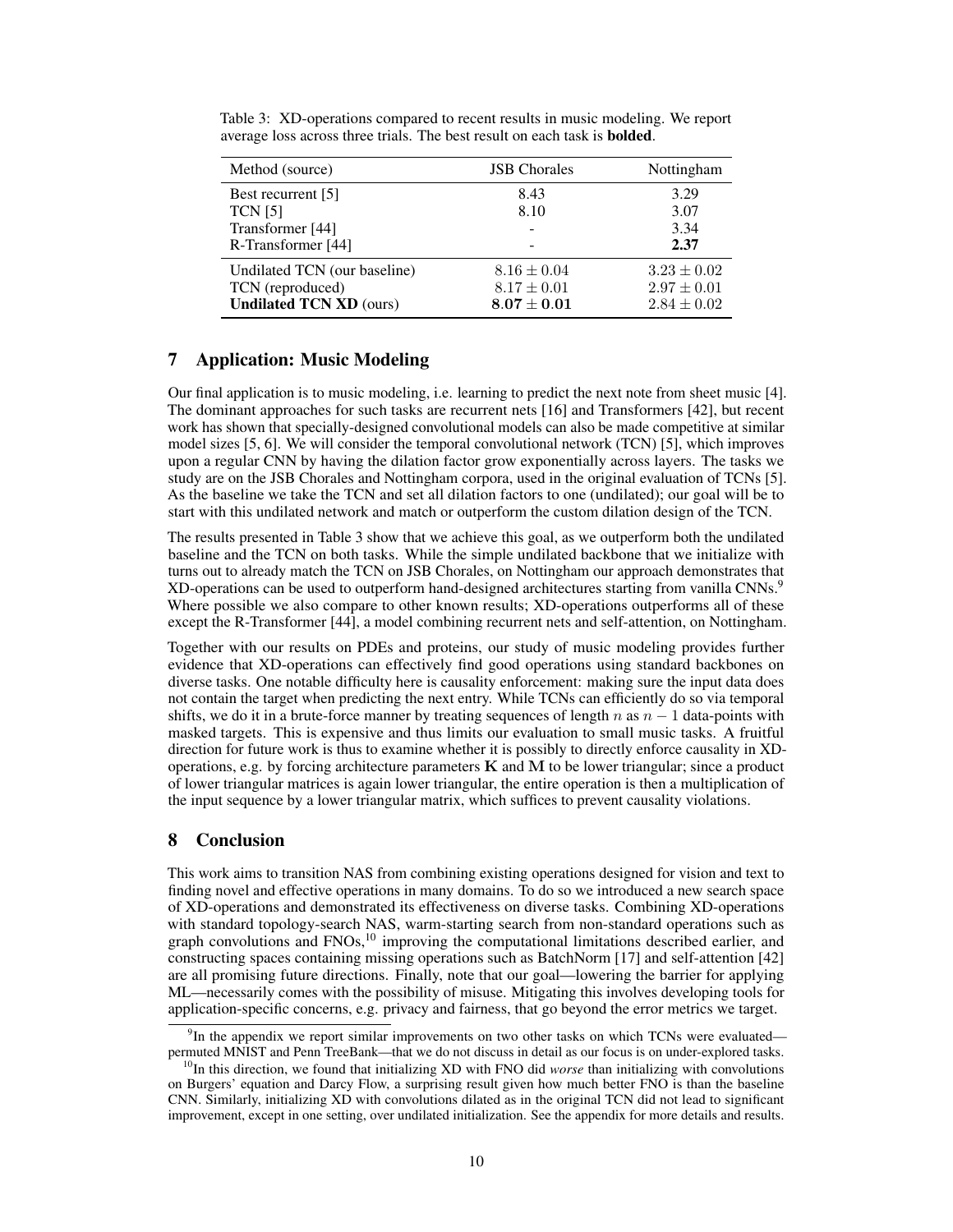### Acknowledgments

We thank Maria-Florina Balcan, Jeremy Cohen, and Tian Li for helpful advice on early versions of this paper and anonymous reviewers for suggested improvements. This work was supported in part by DARPA under cooperative agreements FA875017C0141 and HR0011202000, NSF grants CCF-1535967, CCF-1910321, IIS-1618714, IIS-1705121, IIS-1838017, IIS-1901403, and IIS-2046613, a Microsoft Research Faculty Fellowship, a Bloomberg Data Science research grant, an Amazon Research Award, an AWS Machine Learning Research Award, a Facebook Faculty Research Award, funding from Booz Allen Hamilton Inc., a Block Center Grant, a Carnegie Bosch Institute Research Award, and a Two Sigma Fellowship Award. We also gratefully acknowledge the support of NIH under No. U54EB020405 (Mobilize), NSF under Nos. CCF1763315 (Beyond Sparsity), CCF1563078 (Volume to Velocity), and 1937301 (RTML); ONR under No. N000141712266 (Unifying Weak Supervision); the Moore Foundation, NXP, Xilinx, LETI-CEA, Intel, IBM, Microsoft, NEC, Toshiba, TSMC, ARM, Hitachi, BASF, Accenture, Ericsson, Qualcomm, Analog Devices, the Okawa Foundation, American Family Insurance, Google Cloud, Swiss Re, Total, the HAI-AWS Cloud Credits for Research program, the Stanford Data Science Initiative (SDSI), and members of the Stanford DAWN project: Facebook, Google, and VMWare. The Mobilize Center is a Biomedical Technology Resource Center, funded by the NIH National Institute of Biomedical Imaging and Bioengineering through Grant P41EB027060. The U.S. Government is authorized to reproduce and distribute reprints for Governmental purposes notwithstanding any copyright notation thereon. Any opinions, findings and conclusions, or recommendations expressed in this material are those of the authors and do not necessarily reflect the views of DARPA, NSF, NIH, ONR, or any other funding agency.

### References

- <span id="page-10-2"></span>[1] Badri Adhikari. A fully open-source framework for deep learning protein real-valued distances. *Scientific Reports*, 10(1):13374, 2020. doi: 10.1038/s41598-020-70181-0. URL [https:](https://doi.org/10.1038/s41598-020-70181-0) [//doi.org/10.1038/s41598-020-70181-0](https://doi.org/10.1038/s41598-020-70181-0).
- <span id="page-10-7"></span>[2] Nir Ailon, Omer Leibovich, and Vineet Nair. Sparse linear networks with a fixed butterfly structure: Theory and practice. arXiv, 2020.
- <span id="page-10-6"></span>[3] Keivan Alizadeh vahid, Anish Prabhu, Ali Farhadi, and Mohammad Rastegari. Butterfly transform: An efficient FFT based neural architecture design. In *Proceedings of the IEEE Conference on Conference on Computer Vision and Pattern Recognition*, 2020.
- <span id="page-10-8"></span>[4] Moray Allan and Christopher Williams. Harmonising chorales by probabilistic inference. In *Advances in Neural Information Processing Systems*, 2005.
- <span id="page-10-3"></span>[5] Shaojie Bai, J. Zico Kolter, and Vladlen Koltun. An empirical evaluation of generic convolutional and recurrent networks for sequence modeling. arXiv, 2018.
- <span id="page-10-9"></span>[6] Shaojie Bai, J. Zico Kolter, and Vladlen Koltun. Trellis networks for sequence modeling. In *Proceedings of the 7th International Conference on Learning Representations*, 2019.
- <span id="page-10-4"></span>[7] James Bergstra and Yoshua Bengio. Random search for hyper-parameter optimization. *Journal of Machine Learning Research*, 13:281–305, 2012.
- <span id="page-10-0"></span>[8] Han Cai, Chuang Gan, Tianzhe Wang, Zhekai Zhang, and Song Han. Once-for-all: Train one network and specialize it for efficient deployment. In *Proceedings of the 8th International Conference on Learning Representations*, 2020.
- <span id="page-10-5"></span>[9] Tri Dao, Albert Gu, Matthew Eichhorn, Atri Rudra, and Christopher Ré. Learning fast algorithms for linear transforms using butterfly factorizations. In *Proceedings of the 36th International Conference on Machine Learning*, 2019.
- <span id="page-10-1"></span>[10] Tri Dao, Nimit Sohoni, Albert Gu, Matthew Eichhorn, Amit Blonder, Megan Leszczynski, Atri Rudra, and Christopher Ré. Kaleidoscope: An efficient, learnable representation for all structured linear maps. In *Proceedings of the 8th International Conference on Learning Representations*, 2020.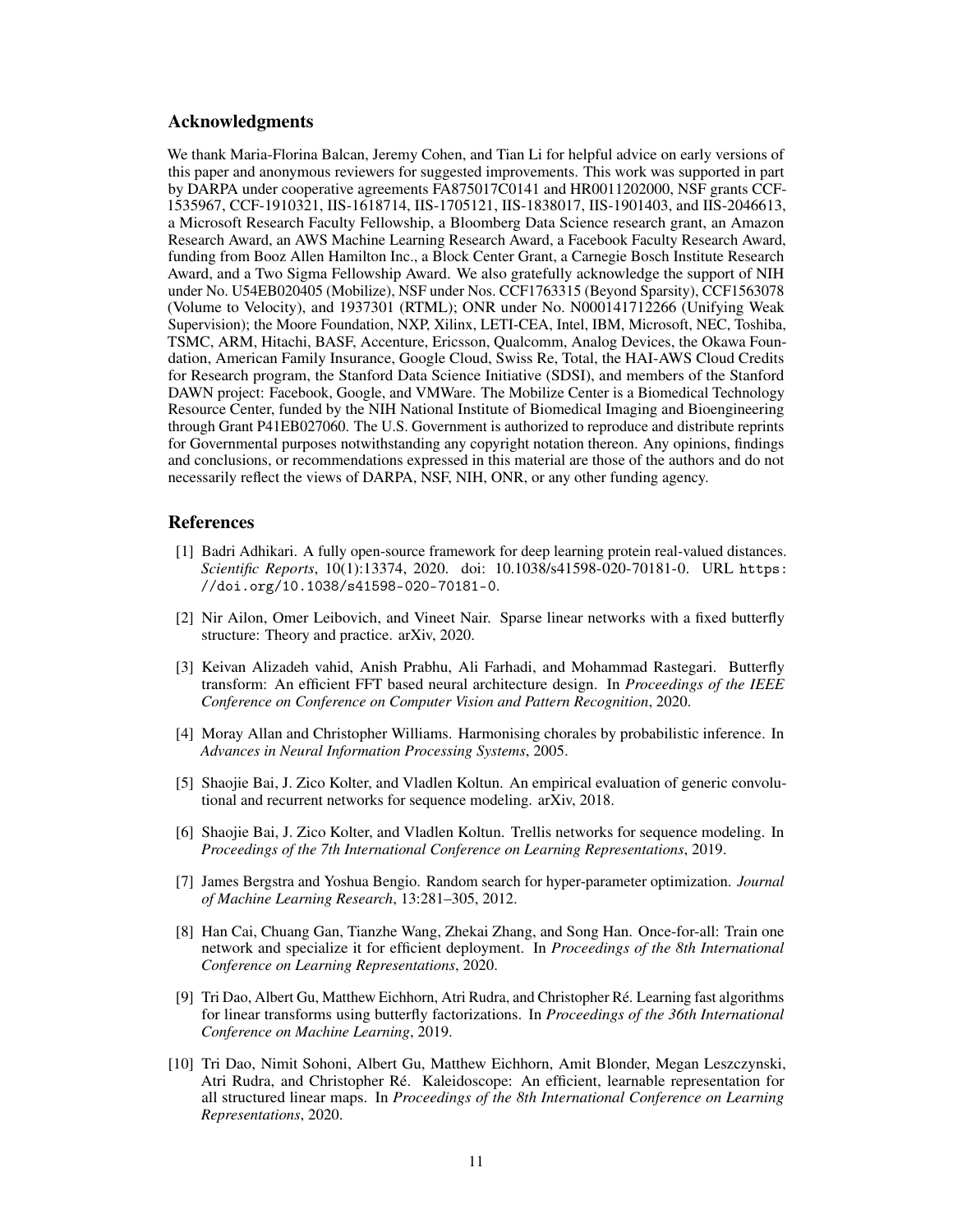- <span id="page-11-5"></span>[11] Xuanyi Dong and Yi Yang. NAS-Bench-201: Extending the scope of reproducible neural architecture search. In *Proceedings of the 8th International Conference on Learning Representations*, 2020.
- <span id="page-11-4"></span>[12] Thomas Elsken, Jan Hendrik Metzen, and Frank Hutter. Neural architecture search: A survey. *Journal of Machine Learning Research*, 20(55):1–21, 2019.
- <span id="page-11-2"></span>[13] Jiemin Fang, Yuzhu Sun, Qian Zhang, Yuan Li, Wenyu Liu, and Xinggang Wang. Densely connected search space for more flexible neural architecture search. In *Proceedings of the IEEE Conference on Computer Vision and Pattern Recognition*, 2020.
- <span id="page-11-15"></span>[14] Albert Gu, Tri Dao, Stefano Ermon, Atri Rudra, and Christopher Ré. HiPPO: Recurrent memory with optimal polynomial projections. In *Advances in Neural Information Processing Systems*, 2020.
- <span id="page-11-6"></span>[15] Kaiming He, Xiangyu Zhang, Shaoqing Ren, and Jian Sun. Deep residual learning for image recognition. In *Proceedings of the IEEE Conference on Computer Vision and Pattern Recognition*, 2016.
- <span id="page-11-12"></span>[16] Sepp Hochreiter and Jürgen Schmidhuber. Long short-term memory. *Neural Computation*, 9: 1735–1780, 1997.
- <span id="page-11-13"></span>[17] Sergey Ioffe and Christian Szegedy. Batch normalization: Accelerating deep network training by reducing internal covariate shift. In *Proceedings of the 32nd International Conference on Machine Learning*, 2015.
- <span id="page-11-10"></span>[18] David T. Jones, Daniel W. A. Buchan, Domenico Cozzetto, and Massimiliano Pontil. PSICOV: precise structural contact prediction using sparse inverse covariance estimation on large multiple sequence alignments. *Bioinformatics*, 28(2):184–190, 11 2011. ISSN 1367-4803. doi: 10.1093/ bioinformatics/btr638. URL <https://doi.org/10.1093/bioinformatics/btr638>.
- <span id="page-11-11"></span>[19] John Jumper, Richard Evans, Alexander Pritzel, Tim Green, Michael Figurnov, Olaf Ronneberger, Kathryn Tunyasuvunakool, Russ Bates, Augustin Žídek, Anna Potapenko, Alex Bridgland, Clemens Meyer, Simon A. A. Kohl, Andrew J. Ballard, Andrew Cowie, Bernardino Romera-Paredes, Stanislav Nikolov, Rishub Jain, Jonas Adler, Trevor Back, Stig Petersen, David Reiman, Ellen Clancy, Michal Zielinski, Martin Steinegger, Michalina Pacholska, Tamas Berghammer, Sebastian Bodenstein, David Silver, Oriol Vinyals, Andrew W. Senior, Koray Kavukcuoglu, Pushmeet Kohli, and Demis Hassabis. Highly accurate protein structure prediction with alphafold. *Nature*, 596(7873):583–589, 2021. doi: 10.1038/s41586-021-03819-2. URL <https://doi.org/10.1038/s41586-021-03819-2>.
- <span id="page-11-8"></span>[20] Diederik P. Kingma and Jimmy Ba. Adam: A method for stochastic optimization. In *Proceedings of the 3rd International Conference on Learning Representations*, 2015.
- <span id="page-11-7"></span>[21] Thomas N. Kipf and Max Welling. Semi-supervised classification with graph convolutional networks. In *Proceedings of the 5th International Conference on Learning Representations*, 2017.
- <span id="page-11-14"></span>[22] Alex Krizhevksy. Learning multiple layers of features from tiny images. Technical report, 2009.
- <span id="page-11-9"></span>[23] Yann LeCun, Patrick Haffner, Léon Bottou, and Yoshua Bengio. Object recognition with gradient-based learning. In *Shape, Contour and Grouping in Computer Vision*. 1999.
- <span id="page-11-0"></span>[24] Liam Li and Ameet Talwalkar. Random search and reproducibility for neural architecture search. In *Proceedings of the Conference on Uncertainty in Artificial Intelligence*, 2019.
- <span id="page-11-3"></span>[25] Liam Li, Kevin Jamieson, Giulia DeSalvo, Afshin Rostamizadeh, and Ameet Talwalkar. Hyperband: A novel bandit-based approach to hyperparameter optimization. *Journal of Machine Learning Research*, 18(185):1–52, 2018.
- <span id="page-11-1"></span>[26] Liam Li, Mikhail Khodak, Maria-Florina Balcan, and Ameet Talwalkar. Geometry-aware gradient algorithms for neural architecture search. In *Proceedings of the 9th International Conference on Learning Representations*, 2021. To Appear.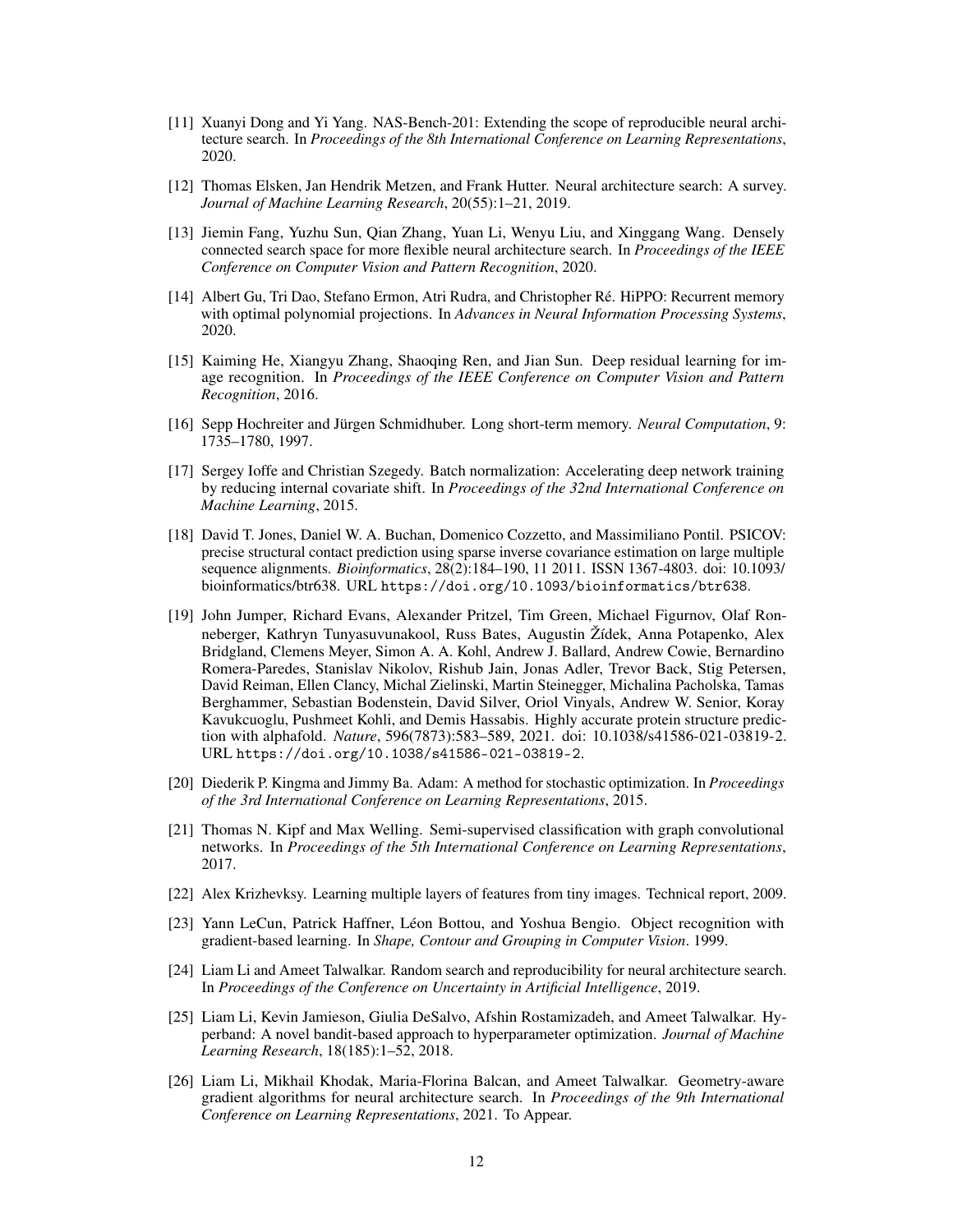- <span id="page-12-8"></span>[27] Yaguang Li, Rose Yu, Cyrus Shahabi, and Yan Liu. Diffusion convolutional recurrent neural network: Data-driven traffic forecasting. In *Proceedings of the 6th International Conference on Learning Representations*, 2018.
- <span id="page-12-10"></span>[28] Yingzhou Li, Haizhao Yang, Eileen R. Martin, Kenneth L. Ho, and Lexing Ying. Butterfly factorization. *Multiscale Modeling & Simulation*, 13(2):714–732, 2015.
- <span id="page-12-11"></span>[29] Yingzhou Li, Haizhao Yang, and Lexing Ying. Multidimensional butterfly factorization. *Applied and Computational Harmonic Analysis*, 44(3):737–758, 2018.
- <span id="page-12-2"></span>[30] Zongyi Li, Nikola Borislavov Kovachki, Kamyar Azizzadenesheli, Burigede Liu, Kaushik Bhattacharya, Andrew Stuart, and Anima Anandkumar. Fourier neural operator for parametric partial differential equations. In *Proceedings of the 9th International Conference on Learning Representations*, 2021. To Appear.
- <span id="page-12-3"></span>[31] Chenxi Liu, Liang-Chieh Chen, Florian Schroff, Hartwig Adam, Wei Hua, Alan Yuille, and Li Fei-Fei. Auto-DeepLab: Hierarchical neural architecture search for semantic image segmentation. In *Proceedings of the IEEE Conference on Conference on Computer Vision and Pattern Recognition*, 2019.
- <span id="page-12-1"></span>[32] Hanxiao Liu, Karen Simonyan, and Yiming Yang. DARTS: Differentiable architecture search. In *Proceedings of the 7th International Conference on Learning Representations*, 2019.
- <span id="page-12-4"></span>[33] Jieru Mei, Yingwei Li, Xiaochen Lian, Xiaojie Jin, Linjie Yang, Alan Yuille, and Jianchao Yang. AtomNAS: Fine-grained end-to-end neural architecture search. In *Proceedings of the 8th International Conference on Learning Representations*, 2020.
- <span id="page-12-7"></span>[34] Marcin Moczulski, Misha Denil, Jeremy Appleyard, and Nando de Freitas. ACDC: A structured efficient linear layer. arXiv, 2015.
- <span id="page-12-5"></span>[35] Vladimir Nekrasov, Hao Chen, Chunhua Shen, and Ian Reid. Fast neural architecture search of compact semantic segmentation models via auxiliary cells. In *Proceedings of the IEEE Conference on Computer Vision and Pattern Recognition*, 2019.
- <span id="page-12-0"></span>[36] Hieu Pham, Melody Y. Guan, Barret Zoph, Quoc V. Le, and Jeff Dean. Efficient neural architecture search via parameter sharing. In *Proceedings of the 35th International Conference on Machine Learning*, 2018.
- <span id="page-12-6"></span>[37] Esteban Real, Chen Liang, David R. So, and Quoc V. Le. AutoML-Zero: Evolving machine learning algorithms from scratch. In *Proceedings of the 37th International Conference on Machine Learning*, 2020.
- <span id="page-12-9"></span>[38] Olaf Ronneberger, Philipp Fischer, and Thomas Brox. U-Net: Convolutional networks for biomedical image segmentation. In *Medical Image Computing and Computer-Assisted Intervention*, 2015.
- <span id="page-12-15"></span>[39] Olga Russakovsky, Jia Deng, Hao Su, Jonathan Krause, Sanjeev Satheesh, Sean Ma, Zhiheng Huang, Andrej Karpathy, Aditya Khosla, Michael Bernstein, Alexander C. Berg, and Li Fei-Fei. ImageNet large scale visual recognition challenge. *International Journal of Computer Vision*, 115(3):211–252, 2015.
- <span id="page-12-13"></span>[40] Andrew W. Senior, Richard Evans, John Jumper, James Kirkpatrick, Laurent Sifre, Tim Green, Chongli Qin, Augustin Žídek, Alexander W. R. Nelson, Alex Bridgland, Hugo Penedones, Stig Petersen, Karen Simonyan, Steve Crossan, Pushmeet Kohli, David T. Jones, David Silver, Koray Kavukcuoglu, and Demis Hassabis. Improved protein structure prediction using potentials from deep learning. *Nature*, 577(7792):706–710, 2020. doi: 10.1038/s41586-019-1923-7. URL <https://doi.org/10.1038/s41586-019-1923-7>.
- <span id="page-12-12"></span>[41] Justin Sirignano and Konstantinos Spiliopoulos. DGM: A deep learning algorithm for solving partial differential equations. *Journal of Computational Physics*, 375:1339–1364, 2018.
- <span id="page-12-14"></span>[42] Ashish Vaswani, Noam Shazeer, Niki Parmar, Jakob Uszkoreit, Llion Jones, Aidan N. Gomez, Łukasz Kaiser, and Illia Polosukhin. Attention is all you need. In *Advances in Neural Information Processing Systems*, 2017.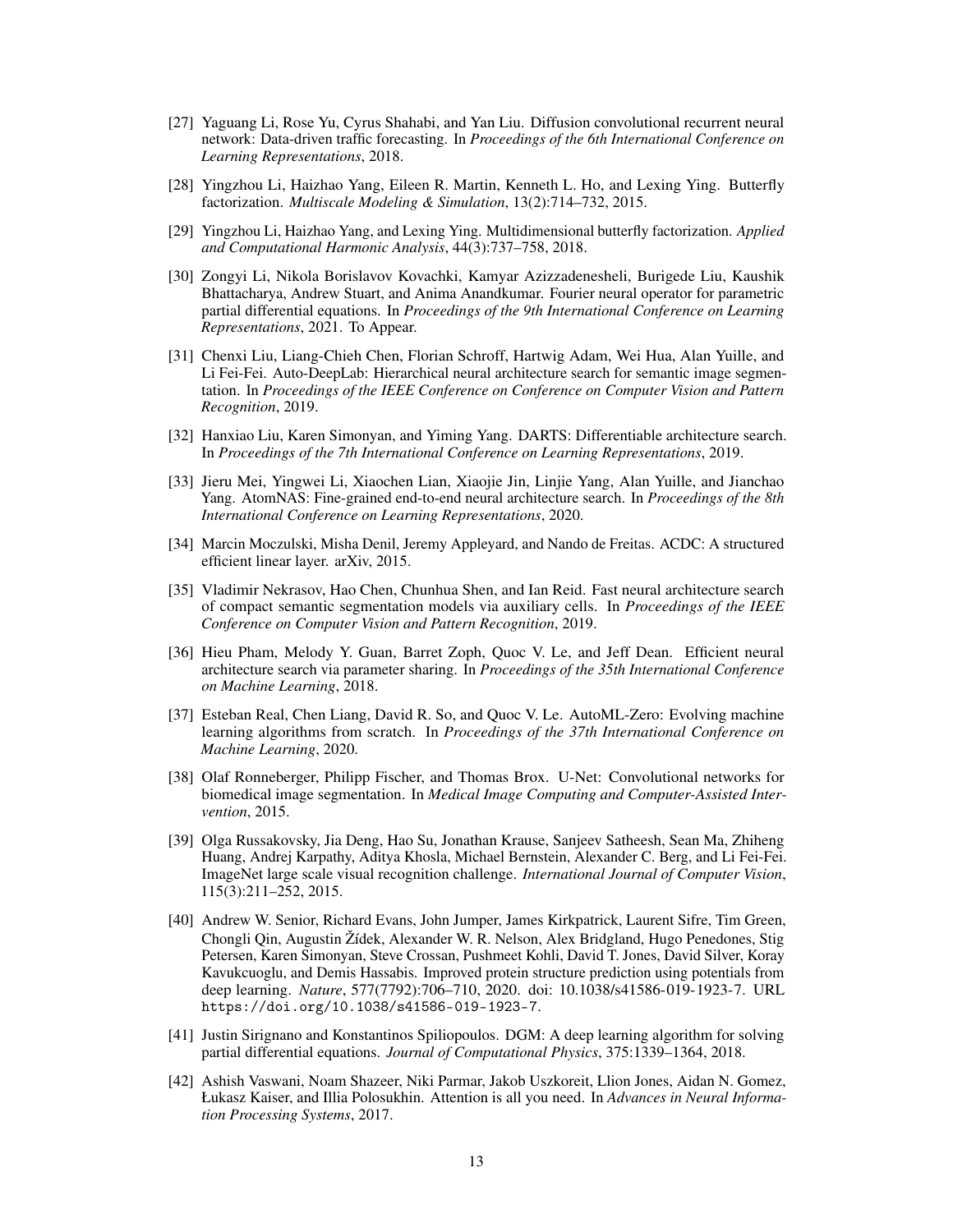- <span id="page-13-3"></span>[43] Yujing Wang, Yaming Yang, Yiren Chen, Jing Bai, Ce Zhang, Guinan Su, Xiaoyu Kou, Yunhai Tong, Mao Yang, and Lidong Zhou. Textnas: A neural architecture search space tailored for text representation. In *Proceedings of the 34th AAAI Conference on Artificial Intelligence*, 2020.
- <span id="page-13-6"></span>[44] Zhiwei Wang, Yao Ma, Zitao Liu, and Jiliang Tang. R-Transformer: Recurrent neural network enhanced transformer. In *Proceedings of the 8th International Conference on Learning Representations*, 2020.
- <span id="page-13-2"></span>[45] Yuhui Xu, Lingxi Xie, Xiaopeng Zhang, Xin Chen, Guo-Jun Qi, Qi Tian, and Hongkai Xiong. PC-DARTS: Partial channel connections for memory-efficient architecture search. In *Proceedings of the 8th International Conference on Learning Representations*, 2020.
- <span id="page-13-5"></span>[46] Antoine Yang, Pedro M. Esperança, and Fabio M. Carlucci. NAS evaluation is frustratingly hard. In *Proceedings of the 8th International Conference on Learning Representations*, 2020.
- <span id="page-13-0"></span>[47] Chris Ying, Aaron Klein, Eric Christiansen, Esteban Real, Kevin Murphy, and Frank Hutter. NAS-Bench-101: Towards reproducible neural architecture search. In *Proceedings of the 36th International Conference on Machine Learning*, 2019.
- <span id="page-13-7"></span>[48] Sergey Zagoruyko and Nikos Komodakis. Wide residual networks. In *Proceedings of the British Machine Vision Conference*, 2016.
- <span id="page-13-1"></span>[49] Arber Zela, Julien Siems, and Frank Hutter. NAS-Bench-1Shot1: Benchmarking and dissecting one-shot neural architecture search. In *Proceedings of the 8th International Conference on Learning Representations*, 2020.
- <span id="page-13-4"></span>[50] Barret Zoph, Vijay Vasudevan, Jonathon Shlens, and Quoc V. Le. Learning transferable architectures for scalable image recognition. In *Proceedings of the IEEE Conference on Computer Vision and Pattern Recognition*, 2018.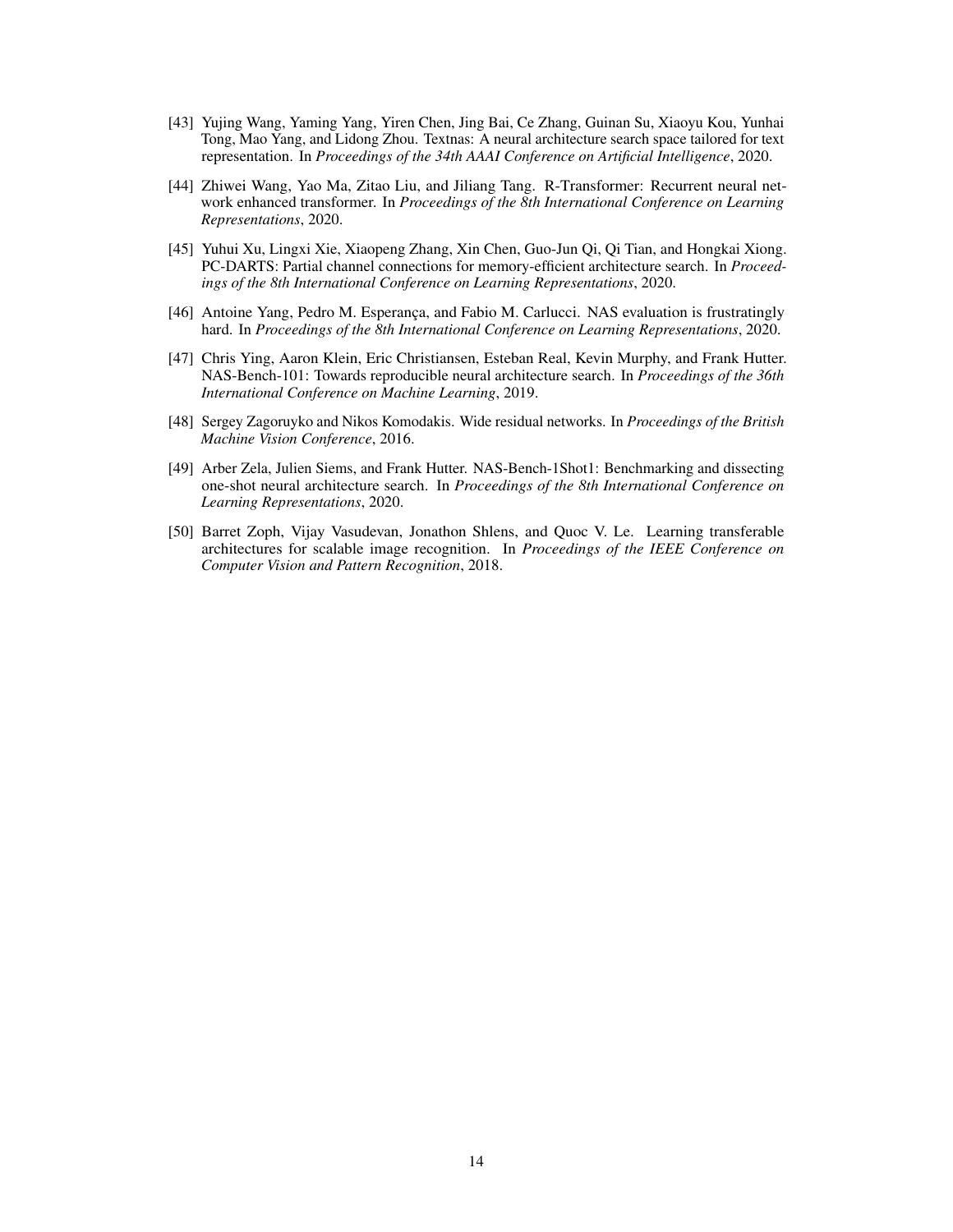# A Expressivity Results

Here we collect results on the expressivity of the set of **XD**-operations. For simplicity, our results will be in the following single-dimensional  $(N = 1)$  setting:

<span id="page-14-0"></span>**Setting A.1.** We consider input spaces of form  $\mathcal{X} = \mathbb{R}^{c \times m}$  for input size  $m \in \mathbb{N}$  and channel count  $c \in \mathbb{N}$  and parameter spaces  $\mathcal{W} = \mathbb{R}^{c \times c \times k}$  for filter size  $k \in [n]$ , where output size  $n \geq m$  is a *power of 2.*

It is straightforward to extend the results to multiple dimensions using Kronecker products and to input sizes other than powers of two using padding. Note that all of our results will also assume a circular padded domain.

#### A.1 Convolutions

<span id="page-14-1"></span>**Definition [A.1](#page-14-0).** *A* convolution in Setting A.1 with filter size k, dilation  $d \in [\lfloor \frac{n-1}{k-1} \rfloor]$ , stride  $s \in [n-1]$ , and channel groups described by a matrix  $\mathbf{B} \in \{0,1\}^{n \times n}$  s.t.  $\mathbf{B}_{[i,j]} = 1$  if channels i and j are in *the same group and 0 otherwise is a parameterizable operation that for any weight*  $w \in W$  *outputs a function mapping every*  $\mathbf{x} \in \mathcal{X}$  *to* 

$$
\frac{1}{n} \begin{pmatrix} \text{diag}(\mathfrak{a}_s(\underbrace{\mathbf{1}_{\lceil \frac{n}{s} \rceil}})) \sum_{j=1}^c \mathbf{B}_{[1,j]} \mathbf{F}_n^{-1} \text{ diag}(\mathbf{F}_n \mathfrak{a}_d(\underbrace{\mathbf{w}_{[1,j]}})) \mathbf{F}_n \mathbf{x}_{[j]} \\ \vdots \\ \text{diag}(\mathfrak{a}_s(\underbrace{\mathbf{1}_{\lceil \frac{n}{s} \rceil}})) \sum_{j=1}^c \mathbf{B}_{[c,j]} \mathbf{F}_n^{-1} \text{ diag}(\mathbf{F}_n \mathfrak{a}_d(\underbrace{\mathbf{w}_{[c,j]}})) \mathbf{F}_n \mathbf{x}_{[j]} \end{pmatrix}
$$
(7)

where  $\mathbf{F}_n \in \mathbb{C}^{n \times n}$  is the  $n \times n$  DFT and  $\mathfrak{a}_d : \mathbb{R}^n \mapsto \mathbb{R}^n$  is an atrous permutation of a vector that is *equivalent to multiplication by some permutation matrix*  $P_d \in \{0,1\}^{n \times n}$ . We will use  $\textbf{Conv}_k$  to *denote the case of*  $d = 1$ ,  $s = 1$ , and  $\mathbf{B} = \mathbf{1}_{c \times c}$ .

<span id="page-14-2"></span>Claim A.1. *All multi-channel convolutions of the form given in Definition [A.1](#page-14-1) are contained in the search space of XD-operations of depth* (1, 3, 1)*.*

*Proof.* Setting the architecture parameters to be  $\mathbf{K} = \text{diag}(\mathfrak{a}_s(\mathbf{1}_{\lceil \frac{n}{s} \rceil})) \mathbf{F}_n^{-1}$ ,  $\mathbf{L} = \mathbf{F}_n \mathbf{P}_d$ ,  $\mathbf{M} = \mathbf{F}_n$ ,  $\mathbf{b} = \mathbf{0}_n$ , and  $\mathbf{C} = \mathbf{B}$ , and noting that (a) the DFT and its inverse are both depth 1 K-matrices, (b) multiplying a K-matrix by a diagonal matrix is another K-matrix of the same depth, and (c) permutation matrices are K-matrices of depth 2 yields the result. These three facts can be found in the original paper [\[10\]](#page-10-1).  $\Box$ 

**Remark [A.1](#page-14-2).** *Note that for the case of dilation*  $d = 1$  *the result in Claim A.1 holds with depth*  $1_3$ *.* 

#### A.2 Parameter-Free Operations

Definition A.2. *The* skip-connection *in Setting [A.1](#page-14-0) is parameterizable operation that outputs a function mapping every*  $x \in \mathcal{X}$  *to itself. The zero-operation in Setting [A.1](#page-14-0) is parameterizable operation that outputs a function mapping every*  $\mathbf{x} \in \mathcal{X}$  to  $\mathbf{0}_{c \times n}$ .

<span id="page-14-3"></span>Claim A.2. *The skip-connection and zero-operation are both contained in the search space of XD-operations of depth* 13*.*

*Proof.* For both set the architecture parameters to be  $\mathbf{K} = \mathbf{F}_n^{-1}$ ,  $\mathbf{L} = \mathbf{0}_{n \times n}$ ,  $\mathbf{M} = \mathbf{F}_n$ , and  $\mathbf{C} = \mathbf{I}_c$ . To obtain the skip-connection set  $\mathbf{b} = \mathbf{1}_n$ ; to obtain the zero-operation set  $\mathbf{b} = \mathbf{0}_n$ .

**Definition A.3.** An **average pooling** *operation in Setting [A.1](#page-14-0) with filter size k, dilation*  $d \in [\lfloor \frac{n-1}{k-1} \rfloor]$ , *and stride*  $s \in [n-1]$  *is parameterizable operation outputs a function mapping every*  $\mathbf{x} \in \mathcal{X}$  to the *output of a convolution (as in Definition [A.1\)](#page-14-1) with the same filter size, dilation, and stride, channel groups described by*  $\mathbf{B} = \mathbf{I}_c$ *, and filters*  $\mathbf{w}_{[j,j]} = \mathbf{1}_k / k \ \forall \ j \in [c]$ *.*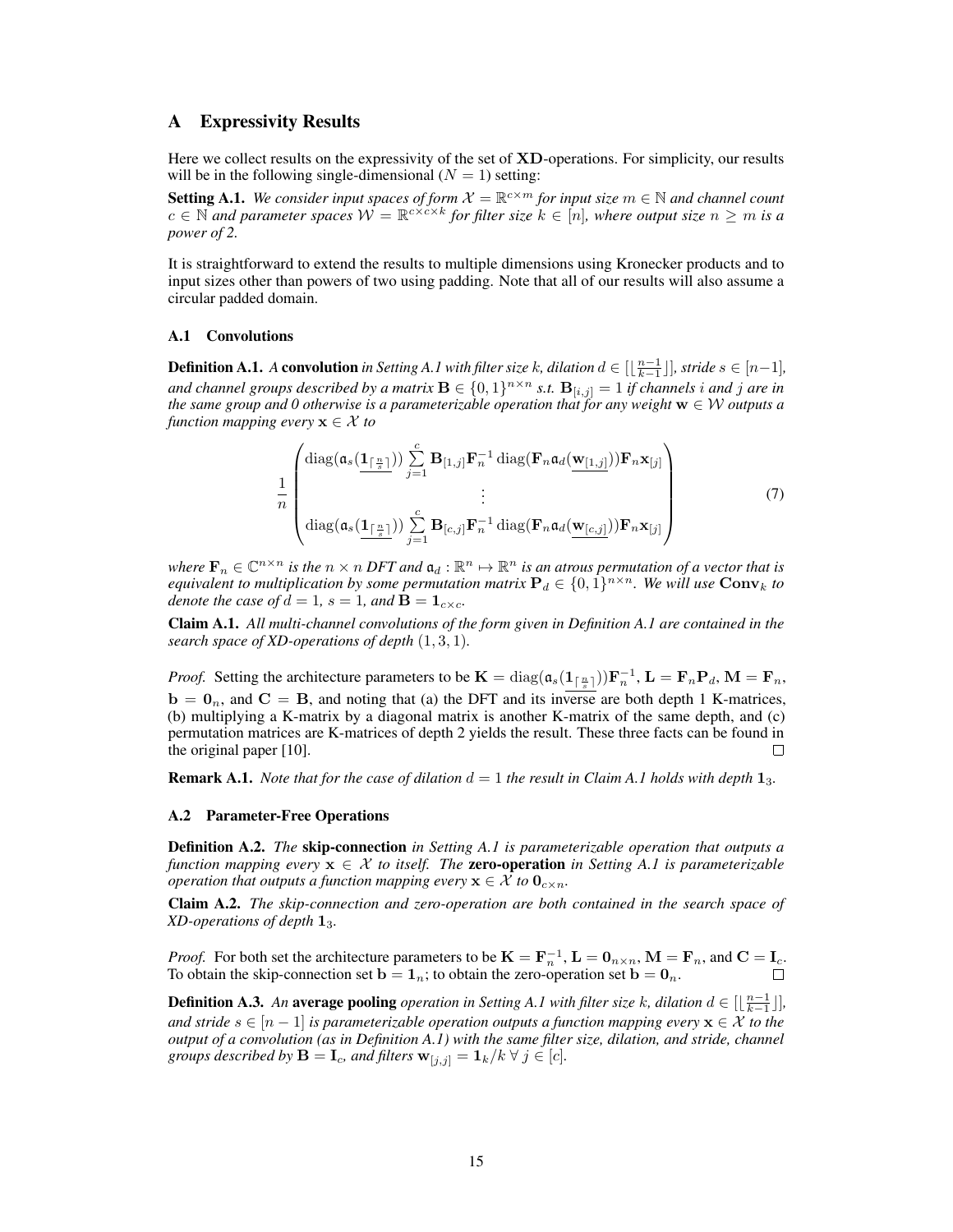Claim A.3. *All average pooling operations are contained in the search space of XD-operations of depth* 13*.*

*Proof.* Setting the architecture parameters to be  $\mathbf{K} = \text{diag}(\mathfrak{a}_s(\mathbf{1}_{\lceil \frac{n}{s} \rceil}))\mathbf{F}_n^{-1}$ ,  $\mathbf{L} = \mathbf{0}_{n \times n}$ ,  $\mathbf{M} = \mathbf{F}_n$ ,  $\mathbf{b} = \mathfrak{a}_d(\mathbf{1}_k/k)$ , and  $\mathbf{C} = \mathbf{I}_c$  and noting that (a) the DFT and its inverse are both depth 1 K-matrices and (b) multiplying a K-matrix by a diagonal matrix of the same depth is another K-matrix of the same depth yields the result. П

#### A.3 Compositions with Multiplication by a Fixed K-Matrix

**Definition A.4.** A fixed linear operation  $\text{Lin}_{\textbf{A}}$  *in Setting [A.1](#page-14-0) with fixed matrix*  $\textbf{A} \in \mathbb{R}^{n \times n}$  *is a parameterizable operation that outputs a function mapping every*  $\mathbf{x} \in \mathcal{X}$  to  $\text{Lin}_{\mathbf{A}}(\mathbf{w})(\mathbf{x}) =$  $(\mathbf{A}\mathbf{x}_{[1]} \quad \cdots \quad \mathbf{A}\mathbf{x}_{[c]})^T$ *. For example,*  $\mathbf{Lin}_{\mathbf{I}_c} = \mathbf{Id}$ *.* 

**Definition A.5.** *Let*  $\text{Op}_1$  *and*  $\text{Op}_2$  *be two parameterizable operations in Setting [A.1](#page-14-0) with* X. *Then* for any weight  $w\in\mathcal{W}$  their  $\bf{composition}$   $\mathbf{Op}_1\circ\mathbf{Op}_2$  outputs the parameterized function  $\mathbf{Op}_1(\mathbf{w})$   $\circ$  $Op_2(w)$ .

<span id="page-15-0"></span>Claim A.4. *Let* Op *be a parameterizable operation in Setting [A.1](#page-14-0) that is contained in the set of XD-operations of some depth*  $d \in \mathbb{N}^3$  *and let* **A** *be a K-matrix of depth*  $d'$ *. Then*  $Op \circ Lin_A$  *is*  $conditioned$  in the set of XD-operations of depth  $({\bf d}_{[1]}, {\bf d}_{[2]}, {\bf d}_{[3]}+d')$  and  ${\bf Lin_A\circ Op}$  is contained in *the set of XD-operations of depth*  $(\mathbf{d}_{[1]} + d', \mathbf{d}_{[2]}, \dot{\mathbf{d}}_{[3]}).$ 

*Proof.* Let K and M be the first and last K-matrices of the representation of Op as an XD-operation, which thus have depth at most  $d_{11}$  and  $d_{13}$ , respectively. Then the representation of  $Op \circ Lin_{A}$  as an XD-operation is the same except with depth  $\mathbf{d}_{[3]} + d'$  K-matrix MA as the last K-matrix, and similarly the representation of  $\bf Lin_A\circ Op$  as an XD-operation is the same except with depth  $\bf d_{[1]}+d'$ K-matrix AK as the first K-matrix.

#### A.4 Other Named Operations

Definition A.6. *Suppose we have a fixed* n*-node graph with adjacency matrix* A *and degree matrix* D*,* and let  $\hat{A}$  and  $\hat{D}$  *be the adjacency and degree matrices, respectively, of the same graph but with added self-loops. Then regular* **graph convolution** [\[21\]](#page-11-7) in Setting [A.1](#page-14-0) with  $k = 1$  is a parameterizable  $operation$  that for any weight  $\mathbf{W}\in\mathcal{W}$  outputs a function mapping every  $\mathbf{x}\in\mathcal{X}$  to  $\hat{\mathbf{D}}^{-\frac{1}{2}}\hat{\mathbf{A}}\hat{\mathbf{D}}^{-\frac{1}{2}}\mathbf{x}^T\mathbf{w}$ *and the* **diffusion graph convolution**  $[27]$  *in Setting [A.1](#page-14-0) with*  $k = 1$  *is a parameterizable operation that for any weight*  $\mathbf{W} \in \mathcal{W}$  *outputs a function mapping every*  $\mathbf{x} \in \mathcal{X}$  to  $\mathbf{D}^{-1} \mathbf{A} \mathbf{x}^T \mathbf{w}$ .

Claim A.5. *Suppose* A *and* Aˆ *can be represented by K-matrices of depth* d *and* ˆd*, respectively. Then the corresponding graph convolution is contained in the search space of XD-operations of depth*  $(1, 1, \hat{d} + 1)$  and the corresponding diffusion graph convolution in that of depth  $(1, 1, d + 1)$ .

*Proof.* For any  $G \in \mathbb{R}^{n \times n}$  we have  $Gx^Tw = \text{Lin}_G(w)(x)w = \text{Conv}_1(w)(\text{Lin}_G(w)(x)) =$  $(\text{Conv}_1 \circ \text{Lin}_{\mathbf{G}})(\mathbf{w})(\mathbf{x})$ . The result follows by Claims [A.1](#page-14-2) and [A.4,](#page-15-0) the fact that a K-matrix multiplied by a diagonal matrix is another K-matrix of the same depth, and by substituting  $G =$  $\hat{\mathbf{D}}^{-\frac{1}{2}}\hat{\mathbf{A}}\hat{\mathbf{D}}^{-\frac{1}{2}}$  (for graph convolution) or  $\mathbf{G} = \mathbf{D}^{-1}\mathbf{A}$  (for diffusion graph convolution).  $\Box$ 

Remark A.2. *Note that the above claim is meaningful because adjacency matrices of realistic graphs are usually sparse and sparse matrices can be efficiently represented as K-matrices [\[10\]](#page-10-1).*

Definition A.7. *A* Fourier neural operator *(FNO) [\[30\]](#page-12-2) in Setting [A.1](#page-14-0) with even* k *and thus* k/2 *modes is a parameterizable operation that for any weight* w ∈ W *outputs a function mapping every* x ∈ X *to*

$$
\begin{pmatrix}\n\text{Real} \left( \sum_{j=1}^{c} \mathbf{F}_{n}^{-1} \text{diag}((\mathbf{w}_{[1,j,1:k/2]} + i \mathbf{w}_{[1,j,k/2+1:k]} & \mathbf{0}_{n-k/2})^{T}) \mathbf{F}_{n} \mathbf{x}_{[j]}\right) \\
\vdots \\
\text{Real} \left( \sum_{j=1}^{c} \mathbf{F}_{n}^{-1} \text{diag}((\mathbf{w}_{[c,j,1:k/2]} + i \mathbf{w}_{[c,j,k/2+1:k]} & \mathbf{0}_{n-k/2})^{T}) \mathbf{F}_{n} \mathbf{x}_{[j]}\right)\n\end{pmatrix}
$$
\n(8)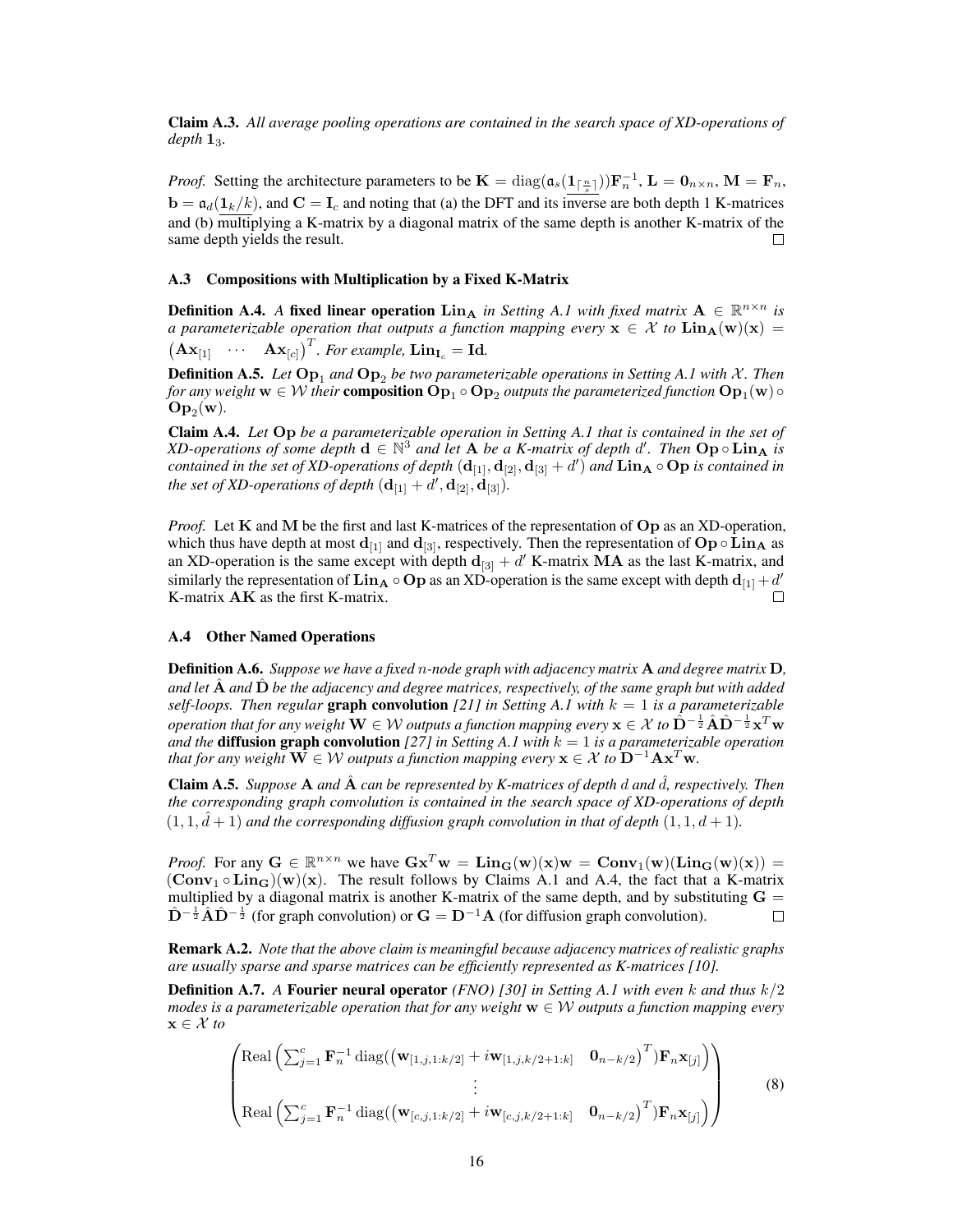Claim A.6. *The FNO with* k/2 *modes is contained in the search space of XD-operations of depth* (1, 4, 1)*.*

*Proof.* Setting the architecture parameters to be  $K = F_n^{-1}$ ,  $L \in \mathbb{C}^{n \times n}$  the *n*-sparse matrix mapping  $\mathbf{w}$  to  $(\mathbf{w}_{[1,j,1:k/2]} + i\mathbf{w}_{[1,j,k/2+1:k]}$   $(\mathbf{0}_{n-k/2})^T$ ,  $\mathbf{M} = \mathbf{F}_n$ ,  $\mathbf{b} = \mathbf{0}_n$ , and  $\mathbf{C} = \mathbf{1}_{c \times c}$ , and noting that an *n*-sparse matrix is a depth-4 K-matrix  $[10]$  yields the result.

Remark A.3. *If we allow the parameter space in Setting [A.1](#page-14-0) to be complex then the FNO with all* k *modes will be contained in the search space of XD-operations of depth* 13*.*

**Definition A.8.** *Each channel of* **transposed convolution** *with stride*  $d(k - 1) + 1$ *, where* k is the *kernel size and* d *is the dilation rate, computes a feature map in which each input element is replaced by that element multiplied by the dilated filter of size* d(k − 1) + 1*. The multi-channel extension of this over parameter space*  $W = \mathbb{R}^{c \times c \times k}$  *is similar to that for standard convolutions.* 

Claim A.7. *All transposed convolutions with stride equal to the dilated kernel size are contained in the search space of XD-operations of depth*  $(1, 3, 3)$ *.* 

*Proof.* A transposed convolution is equivalent to a regular convolution with the same filter applied to the input after it has been zero-padded and then permuted to separate all entries by  $d(k - 1)$  zeros. Since permutations are K-matrices of depth 2 the result follows by Claims [A.1](#page-14-2) and Claim [A.4.](#page-15-0)  $\square$ 

Definition A.9. *A* depthwise-separable convolution *in Setting [A.1](#page-14-0) with filter size* k *but with param*eter space  $W = \mathbb{R}^{c \times k} \times \mathbb{R}^{c \times c}$  is a parameterizable operation that for any weight  $\mathbf{w} \in \mathcal{W}$  outputs  $Conv_1(w_{[2]}) \circ Conv_{k,I_c}(w_{[1]}),$  where  $Conv_{k,I_c}$  denotes the convolution in Definition [A.1](#page-14-1) with  $B = I_c$ .

**Remark A.4.** *Since both*  $Conv_1$  *and*  $Conv_{k,I_c}$  *are XD-operations, by definition depthwiseseparable convolutions are contained in the search space of composed XD-operations, which by Claim [A.2](#page-14-3) also contains all of the above operations.*

# B Practical Complexity of XD-Operations

<span id="page-16-0"></span>

| Table 4: Comparison of the computational and memory costs of XD-operations when substituted       |
|---------------------------------------------------------------------------------------------------|
| for convolutions. For simplicity, we consider cases with 2d inputs and where the channel and bias |
| parameters are fixed.                                                                             |

|                        | 1 <sub>nput</sub> | kernel | minutes / epoch memory (Gb) param. $(\times 10^6)$ |      |      |      |       |       |
|------------------------|-------------------|--------|----------------------------------------------------|------|------|------|-------|-------|
| Task (backbone)        | size              | size   | Conv                                               | XD.  | Conv | XD.  | Conv  | XD    |
| CIFAR-10 (WRN-40-4)    | 32                |        | 1.4                                                | 4.3  | 3.73 | 15.6 | 896   | 9.08  |
| Darcy Flow $(Conv4^*)$ | 85.               | 13     | 0.028                                              | 0.14 | 4.51 | 5.53 | 0.701 | 0.744 |
| PSICOV (ResNet-18)     | 128               | 3      | 5.9                                                |      | 1.50 | 10.7 | 0.038 | 0.549 |

<sup>∗</sup> Four-layer convolutional network with parameterized skip (shortcut) connections derived from the FNO network [\[30\]](#page-12-2) as described in Section [5.](#page-7-0)

In this section we report a detailed comparison of computational costs of the XD-operation compared to a convolution; this is presented in Table [4.](#page-16-0) Due to their familiarity, we present results for tasks that have 2d inputs and thus use 2d convolutions in their default backbone. Note that since XD-operations are more general than convolutions, they must by definition be at least as expensive as convolutions in both computation and memory. While in this paper our focus is on absolute performance using learning metrics (e.g. test error), we view finding a good tradeoff between the performance of XD-operations on certain tasks and convolutions, for example by restricting the expressivity of XD-operations, as important directions for future work.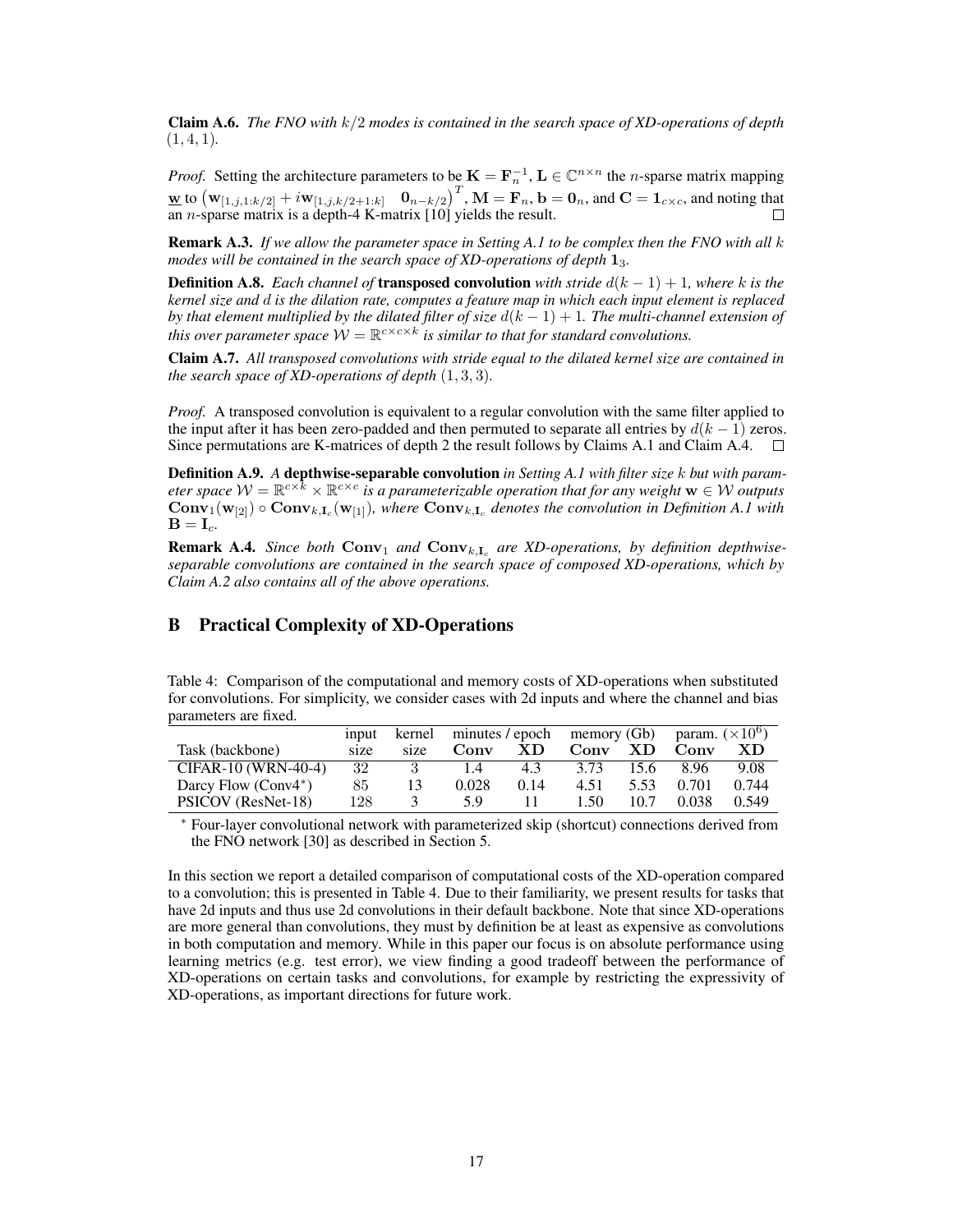# C Experimental Details: CIFAR-10 and Permuted CIFAR-10

| ÷<br>search space     | backbone  | task       | optimizer | initial step-size | warmup epochs | perturb |
|-----------------------|-----------|------------|-----------|-------------------|---------------|---------|
|                       | LeNet     | CIFAR-10   | Adam      | 1E-1              |               | 0.1     |
|                       |           | Permuted   | Adam      | 1E-1              | 50            | 0.875   |
| O <sub>discrete</sub> | ResNet-20 | $CIFAR-10$ | Adam      | $IE-3$            | O             | 0.1     |
|                       |           | Permuted   | Adam      | $1E-1$            |               | 0.875   |
|                       | LeNet     | CIFAR-10   | Adam      | $1E-4$            | $\theta$      |         |
| $S_{\rm WD}$          |           | Permuted   | Adam      | $1E-3$            |               |         |
|                       | ResNet-20 | $CIFAR-10$ | Adam      | $1E-4$            | 50            |         |
|                       |           | Permuted   | Adam      | $1E-3$            |               |         |

<span id="page-17-0"></span>Table 5: Architecture optimizer settings on CIFAR-10 tasks. Note that the step-size is updated using the same schedule as the backbone.

For our experiments with image classification backbones we use the standard CIFAR-10 data [\[22\]](#page-11-14) and a permuted version where all rows and columns are identically permuted. For unpermuted data we use standard data augmentation [\[15\]](#page-11-6) while for permuted data we do not use any data augmentation. As specified in Section [4,](#page-5-1) we keep the training routine of the model weights the same and tune only the architecture optimizer, the settings of which are specified in Table [5.](#page-17-0) Note that for the DARTS operation space we specify a "perturb" parameter that specifies how unbiased the initial architecture parameters are towards the backbone operation; specifically, we initialize architecture parameters so as to assign one minus this quantity as the weight to the backbone operation, so 0.875 means the initialization is uniform (since  $|\tilde{\mathcal{S}}_{\text{discrete}}| = 8$ ) while 0.1 means the backbone operation is assigned 0.9 of the weight.

### C.1 LeNet

The LeNet backbone we consider consists of two  $Conv_{5\times 5}$  layers, each followed by  $MaxPool_{2\times 2}$ , and two fully connected layers. When warm-starting with XD-operations we use  $AvgPool_{2\times2}$ instead of  $MaxPool_{2\times 2}$ , while when warm-starting with the DARTS operations we use MaxPool<sub>3×3</sub>. For the baseline training routine we use 200 epochs of Momentum(0.9), with the first 100 at learning rate 0.01, the next 50 at 0.005, and the last 50 at 0.001.

### C.2 ResNet-20

We use the implementation and training routine provided here: [https://github.com/akamaster/](https://github.com/akamaster/pytorch_resnet_cifar10) [pytorch\\_resnet\\_cifar10](https://github.com/akamaster/pytorch_resnet_cifar10). When replacing operations in the backbone we substitute for both the Conv<sub>3×3</sub> operations and the skip-connections Id; some of the latter are downsampled, which XD-operations can handle as strides.

### C.3 WideResNet-40-4

We use the same implementation as for ResNet-20 but adapt the original WRN training routine [\[48\]](#page-13-7), except with weight-decay set to 10<sup>−</sup><sup>4</sup> (as in ResNet-20); on the regular CIFAR-10 tasks this does not seem to affect performance. To conserve computation and memory, we do not tune the architecture optimizer parameters here and simply use the same ones used for ResNet-20; furthermore, we fix the channel and bias parameters of XD-operations and do not allow the kernel size to be larger the  $3 \times 3$ . Because of these modifications, we only use our evaluation here as a sanity check for large-network performance of XD-operations and do not include it in the main results.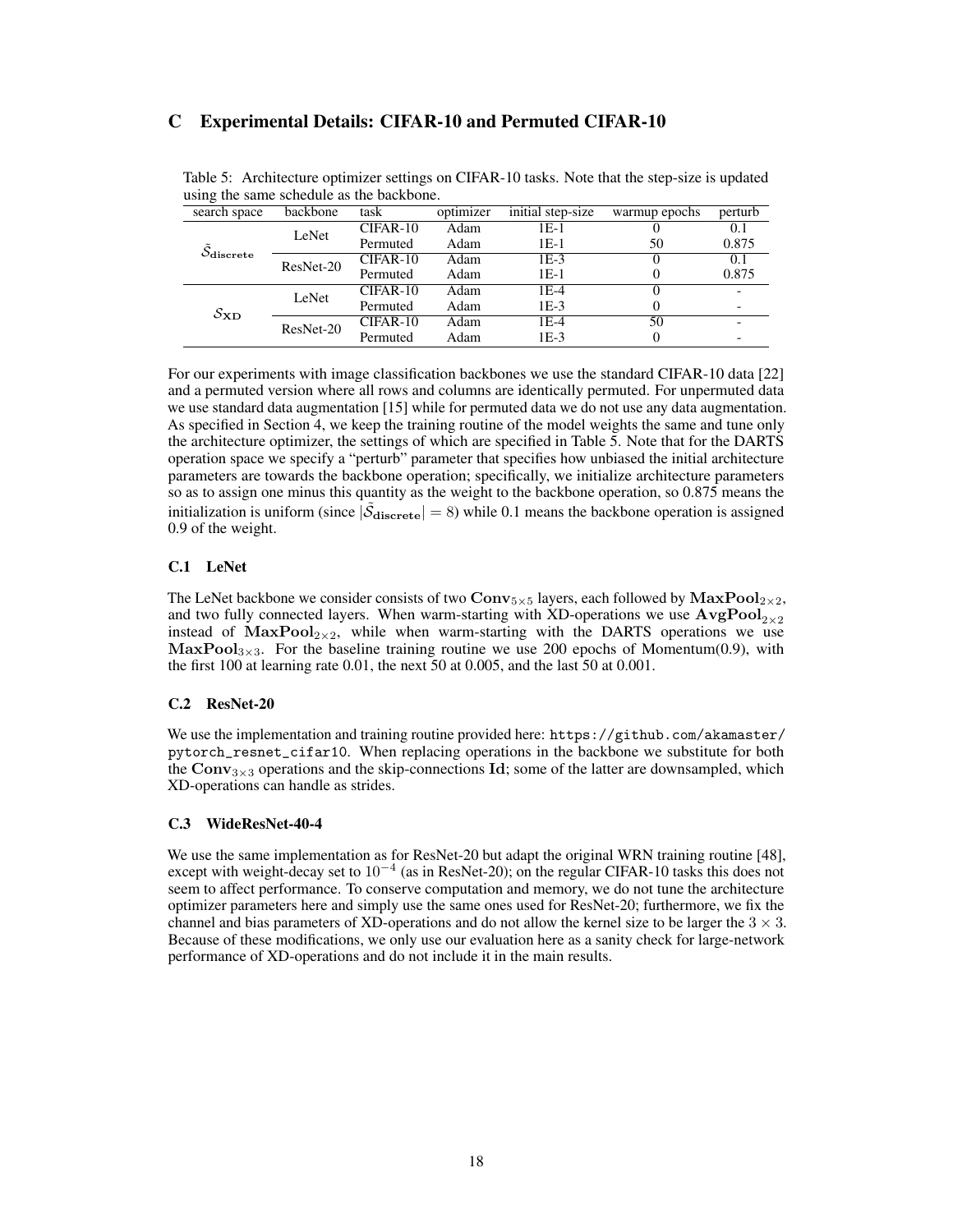| ັ<br>Backbone   | Search Space                          | CIFAR-10       | Permuted*      | Cost (hours <sup>†</sup> ) |
|-----------------|---------------------------------------|----------------|----------------|----------------------------|
|                 | backbone                              | $75.5 \pm 0.1$ | $43.7 \pm 0.5$ | 0.3                        |
| LeNet           | $\mathcal{S}_{\text{discrete}}$       | $75.6 \pm 3.4$ | $47.7 \pm 1.0$ | 1.0                        |
|                 | $\mathcal{S}_{\mathbf{X}\mathbf{D}}$  | $77.7 \pm 0.7$ | $63.0 \pm 1.0$ | 0.9                        |
|                 | backbone                              | $91.7 \pm 0.2$ | $58.6 \pm 0.7$ | 0.6                        |
| ResNet-20       | $\mathcal{S}_{\text{discrete}}$       | $92.7 \pm 0.2$ | $58.0 \pm 1.0$ | 5.3                        |
|                 | $S_{\rm WD}$                          | $92.4 \pm 0.2$ | $73.5 \pm 1.6$ | 5.6                        |
|                 | backbone                              | $95.2 \pm 0.1$ | $64.7 \pm 0.9$ | 4.6                        |
| <b>WRN-40-4</b> | $\tilde{\mathcal{S}}_\text{discrete}$ | $95.2 \pm 0.2$ | $61.3 \pm 1.3$ | 19.9                       |
|                 | $\mathcal{S}_{\mathbf{X}\mathbf{D}}$  | $95.0 \pm 0.1$ | $72.9 \pm 0.8$ | 14.3                       |
| ResNet-18       | DenseNAS                              | $94.5 \pm 0.3$ | $61.6 \pm 3.3$ | 3.6                        |
| Cell            | $DARTS^{\ddagger}$                    | $96.0 \pm 0.2$ | $66.3 \pm 0.5$ | 28.6                       |

Table 6: Search space comparison on CIFAR-10. Validation accuracies are averages of three trials.

<sup>∗</sup> No data augmentation used in the permuted case.

† On a V100 GPU; time for DARTS Cell is training cost only.

‡ Search using GAEA PC-DARTS [\[26\]](#page-11-1); training using "base" routine [\[46\]](#page-13-5).

# C.4 DARTS Cell Search

To search the full DARTS search space, which is a standard NAS benchmark, we use GAEA PC-DARTS, a recent state-of-the-art method [\[26\]](#page-11-1), using code made available by the authors here: [https://github.com/liamcli/gaea\\_release](https://github.com/liamcli/gaea_release). On CIFAR-10 we simply use their best reported cell but evaluate it using the "base" routine [\[46\]](#page-13-5), i.e. without auxiliary losses or additional data augmentation; this is to obtain fair comparison with the other backbone models. Note that the model is still much larger and the training routine much more intensive. On permuted data we follow the standard three-stage pipeline in which we run search four times, train all four found cells and select the best one, and finally train that cell multiple times.

### C.5 DenseNAS Search

We use the DenseNAS search and evaluation code released by the authors here: [https://github.](https://github.com/JaminFong/DenseNAS) [com/JaminFong/DenseNAS](https://github.com/JaminFong/DenseNAS). While the search space is designed for ImageNet [\[39\]](#page-12-15), we adapt it to CIFAR-10 by taking the DenseNAS-R1 setting and downscale the input sizes to match  $32x32$  images used.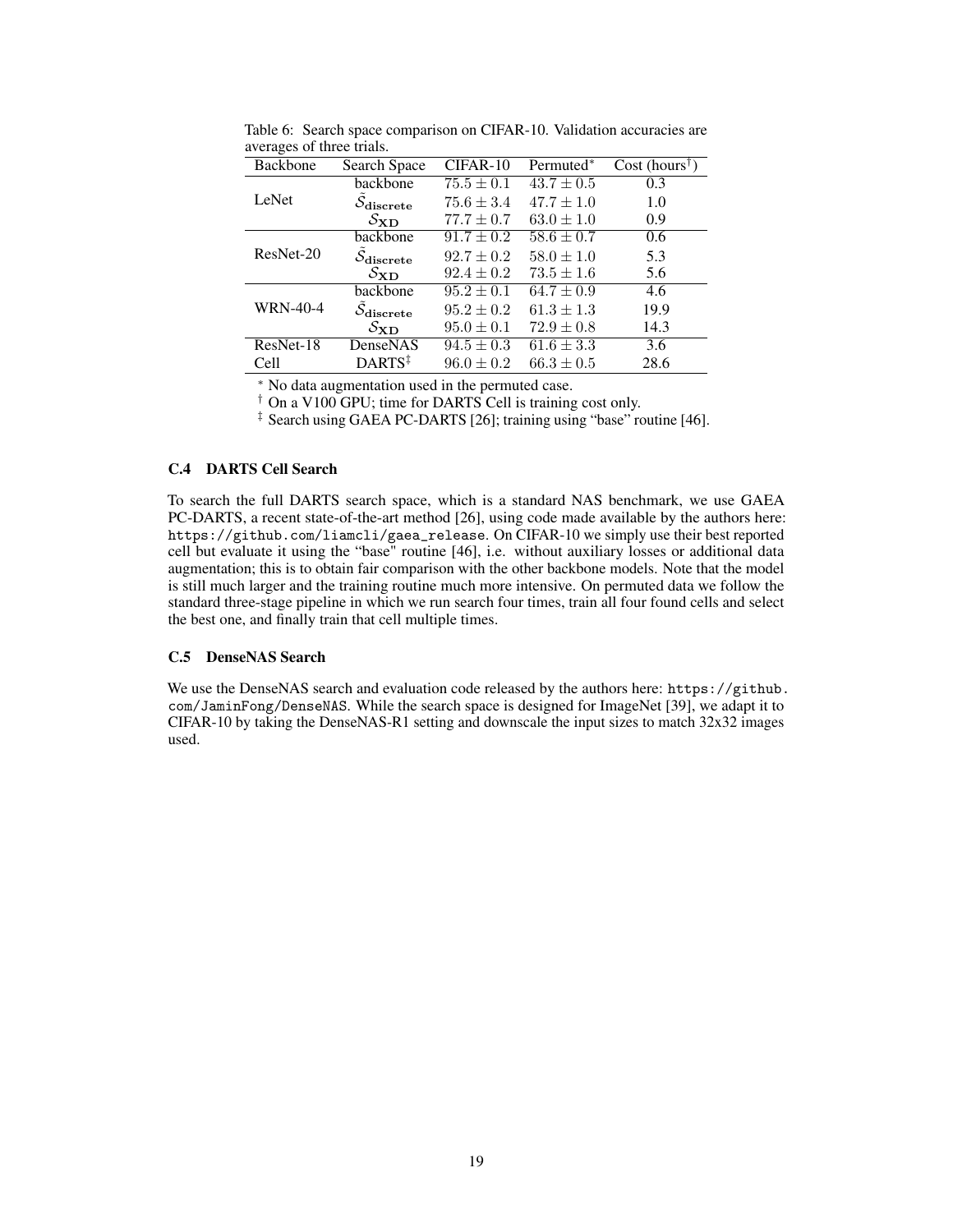# D Experimental Details: Solving PDEs

For our PDE experiments, we use the FNO code and setup [\[30\]](#page-12-2) provided here: [https://github.](https://github.com/zongyi-li/fourier_neural_operator) [com/zongyi-li/fourier\\_neural\\_operator](https://github.com/zongyi-li/fourier_neural_operator). We use the same training routine and settings as the backbone architecture for each task and only tune the architecture optimizer. We consider the following hyperparameters for the architecture optimizer: Adam vs. SGD (with or without momentum), initial learning rate, and number of warmup epochs. The final hyperparameters for each task can be found in Table [7.](#page-19-0) Our CNN backbone is analogous to the FNO architecture used for each problem. In particular, the CNN backbone architecture used for each task is simply the FNO architecture where FNO layers of dimension N with  $m$  modes are replaced by N-dimensional convolutional layers with filters of size  $(m + 1)^N$  and circular padding to match the dimensionality of FNO. In Table [8](#page-19-1) and Table [9](#page-20-0) we present reported [\[30\]](#page-12-2), reproduced, and our own results on the 1d Burgers' equation and 2d Darcy Flow.

For AutoDL we use the code and setup provided here: [https://github.com/NoamRosenberg/](https://github.com/NoamRosenberg/autodeeplab) [autodeeplab](https://github.com/NoamRosenberg/autodeeplab). We only conduct search on the lowest resolution and use the resulting architecture at higher resolutions. Search was conducted for 40 epochs, as in the original paper, and the search learning rate was tuned.

<span id="page-19-0"></span>Table 7: Architecture optimizer settings on PDE tasks. Note that the step-size is updated using the same schedule as the backbone.

| task                                            | optimizer        | initial step-size | warmup epochs |
|-------------------------------------------------|------------------|-------------------|---------------|
| 1d Burgers' equation                            | Adam             | $1E-3$            |               |
| 1d Burgers' equation (FNO init)                 | Momentum $(0.5)$ | 1E-4              | 250           |
| 2d Darcy Flow                                   | Momentum $(0.5)$ | 1E-1              |               |
| 2d Darcy Flow (FNO init)                        | Momentum $(0.5)$ | 1E-1              |               |
| 2d Navier Stokes ( $\nu = 10^{-4}$ , $T = 30$ ) | Momentum $(0.5)$ | 5E-3              |               |
| 2d Navier Stokes ( $\nu = 10^{-5}$ , $T = 20$ ) | Momentum $(0.5)$ | $1E-3$            |               |

<span id="page-19-1"></span>Table 8: Test relative errors on the 1d Burgers' equation. We were not able to match the FNO-1d results reported by the authors [\[30\]](#page-12-2) using their published codebase, however, our proposed XD operations outperform our reproduction of their results at every resolution. Furthermore, we outperform their reported test relative errors on every resolution except  $s = 4096$ , where we roughly match their performance.

| Method (source)     | $s = 256$ | $s = 512$ | $s = 1024$ | $s = 2048$ | $s = 4096$ | $s = 8192$ |
|---------------------|-----------|-----------|------------|------------|------------|------------|
| NN [30]             | 0.4714    | 0.4561    | 0.4803     | 0.4645     | 0.4779     | 0.4452     |
| <b>GCN</b> [30]     | 0.3999    | 0.4138    | 0.4176     | 0.4157     | 0.4191     | 0.4198     |
| <b>FCN</b> [30]     | 0.0958    | 0.1407    | 0.1877     | 0.2313     | 0.2855     | 0.3238     |
| <b>PCANN</b> [30]   | 0.0398    | 0.0395    | 0.0391     | 0.0383     | 0.0392     | 0.0393     |
| <b>GNO</b> [30]     | 0.0555    | 0.0594    | 0.0651     | 0.0663     | 0.0666     | 0.0699     |
| LNO [30]            | 0.0212    | 0.0221    | 0.0217     | 0.0219     | 0.0200     | 0.0189     |
| <b>MGNO [30]</b>    | 0.0243    | 0.0355    | 0.0374     | 0.0360     | 0.0364     | 0.0364     |
| FNO-1d [30]         | 0.0149    | 0.0158    | 0.0160     | 0.0146     | 0.0142     | 0.0139     |
| CNN (ours)          | 0.0518    | 0.1220    | 0.1830     | 0.2280     | 0.2730     | 0.2970     |
| FNO-1d (reproduced) | 0.0181    | 0.0191    | 0.0188     | 0.0184     | 0.0183     | 0.0183     |
| CNN XD (ours)       | 0.0141    | 0.0079    | 0.0154     | 0.0099     | 0.0145     | 0.0123     |
| FNO-1d XD (ours)    | 0.0153    | 0.0154    | 0.0154     | 0.0167     | 0.0160     | 0.0155     |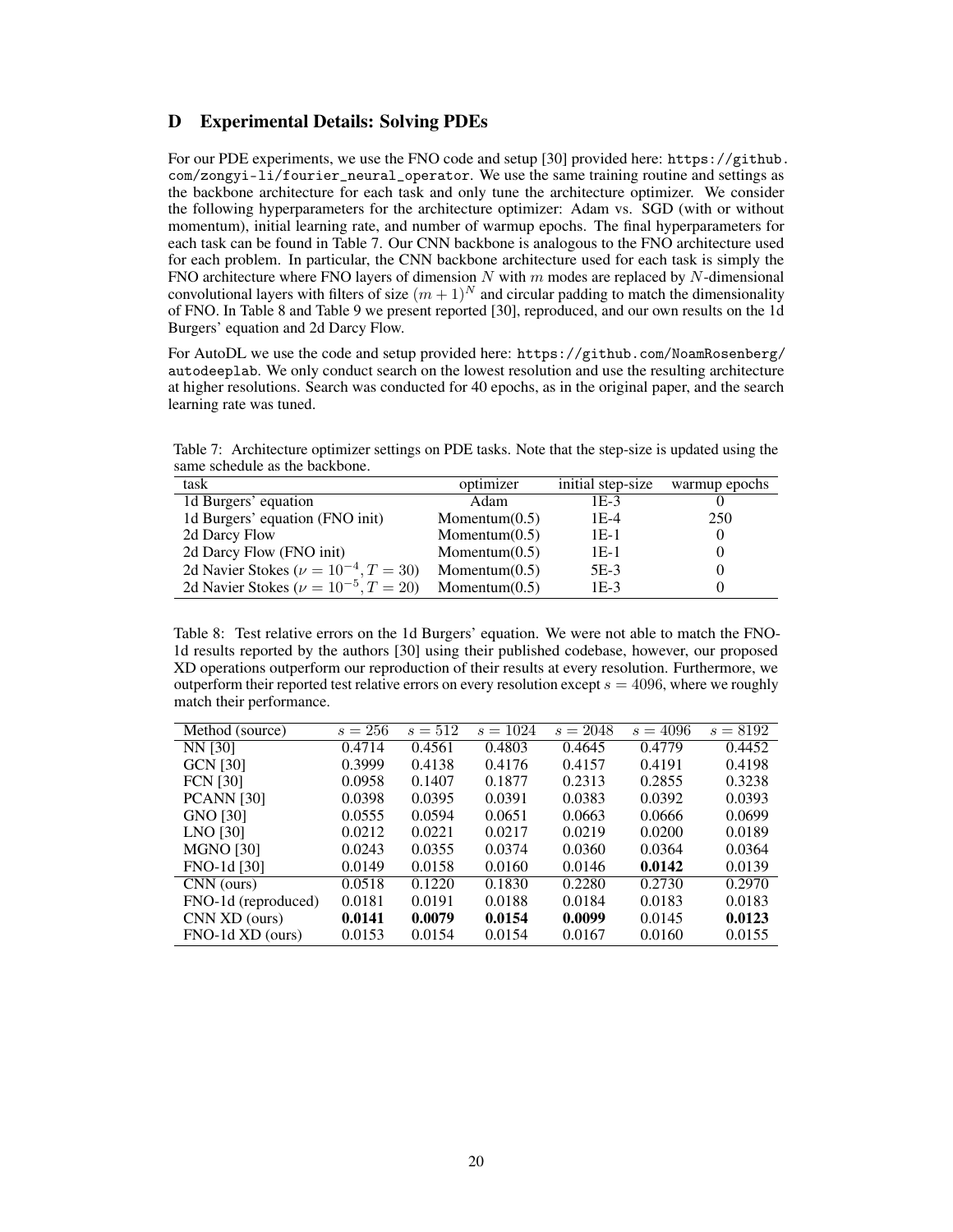<span id="page-20-0"></span>Table 9: Test relative errors on 2d Darcy Flow. Our reproduction of the FNO-2d results outperform those reported by the authors [\[30\]](#page-12-2). Nonetheless, our proposed XD operations outperform both our reproduction and the reported results at every resolution.

| Method (source)                | $s=85$ | $s = 106$ | $s = 141$ | $s = 211$ | $s = 421$ |
|--------------------------------|--------|-----------|-----------|-----------|-----------|
| NN [30]                        | 0.1716 |           | 0.1716    | 0.1716    | 0.1716    |
| <b>GCN [30]</b>                | 0.0253 |           | 0.0493    | 0.0727    | 0.1097    |
| <b>FCN</b> [30]                | 0.0299 |           | 0.0298    | 0.0298    | 0.0299    |
| <b>PCANN</b> [30]              | 0.0244 |           | 0.0251    | 0.0255    | 0.0259    |
| GNO [30]                       | 0.0346 |           | 0.0332    | 0.0342    | 0.0369    |
| LNO [30]                       | 0.0520 |           | 0.0461    | 0.0445    |           |
| <b>MGNO [30]</b>               | 0.0416 |           | 0.0428    | 0.0428    | 0.0420    |
| FNO-2d [30]                    | 0.0108 |           | 0.0109    | 0.0109    | 0.0098    |
| $\overline{\text{CNN}}$ (ours) | 0.0404 | 0.0495    | 0.0613    | 0.0813    | 0.1150    |
| FNO-2d (reproduced)            | 0.0096 | 0.0092    | 0.0091    | 0.0091    | 0.0091    |
| CNN XD (ours)                  | 0.0065 | 0.0065    | 0.0065    | 0.0071    | 0.0066    |
| FNO-2d XD (ours)               | 0.0082 | 0.0079    | 0.0077    | 0.0076    | 0.0074    |



Figure 5: Training curves (dotted) and test curves (solid) on Darcy Flow at resolution 141, showing better generalization of XD-operations.

# <span id="page-20-1"></span>E Experimental Details: Protein Folding

Table 10: Architecture optimizer settings on for our protein folding experiments, across different ResNet depths. Note that the same stepsize is used throughout since the backbone has no step-size schedule.

|              | $\frac{1}{2}$ is good and agriculture and cubicome now no step since sensories |           |               |  |  |  |  |  |
|--------------|--------------------------------------------------------------------------------|-----------|---------------|--|--|--|--|--|
| search space | optimizer                                                                      | step-size | warmup epochs |  |  |  |  |  |
| ResNet-4 XD  | Adam                                                                           | 1E-4      |               |  |  |  |  |  |
| ResNet-6 XD  | Momentum $(0.99)$                                                              | $1E-4$    |               |  |  |  |  |  |
| ResNet-10 XD | Momentum $(0.99)$                                                              | $1E-3$    |               |  |  |  |  |  |
| ResNet-18 XD | Momentum $(0.9)$                                                               | $5E-4$    |               |  |  |  |  |  |
| ResNet-34 XD | Momentum $(0.9)$                                                               | $5E-4$    |               |  |  |  |  |  |
|              |                                                                                |           |               |  |  |  |  |  |

<span id="page-20-2"></span>Table 11: Test  $MAE_8$  of the Dilated ResNet of [\[1\]](#page-10-2), compared to a standard ResNet backbone and XD-operations applied to ResNet. Results are averaged over 3 trials.

| Method         | $depth = 4$     | $depth = 6$     | $depth = 10$    | $depth = 18$    | $depth = 34$    |
|----------------|-----------------|-----------------|-----------------|-----------------|-----------------|
| ResNet         | $5.99 \pm 0.43$ | $5.30 \pm 0.11$ | $4.91 \pm 0.25$ | $4.80 \pm 0.07$ | $4.66 \pm 0.15$ |
| Dilated ResNet | $6.04 \pm 0.33$ | $5.49 \pm 0.02$ | $4.64 \pm 0.08$ | $4.59 \pm 0.22$ | $4.50 \pm 0.13$ |
| ResNet XD      | $5.59 + 0.09$   | $4.59 + 0.17$   | $4.25 \pm 0.16$ | $4.22 \pm 0.03$ | $4.00 + 0.07$   |